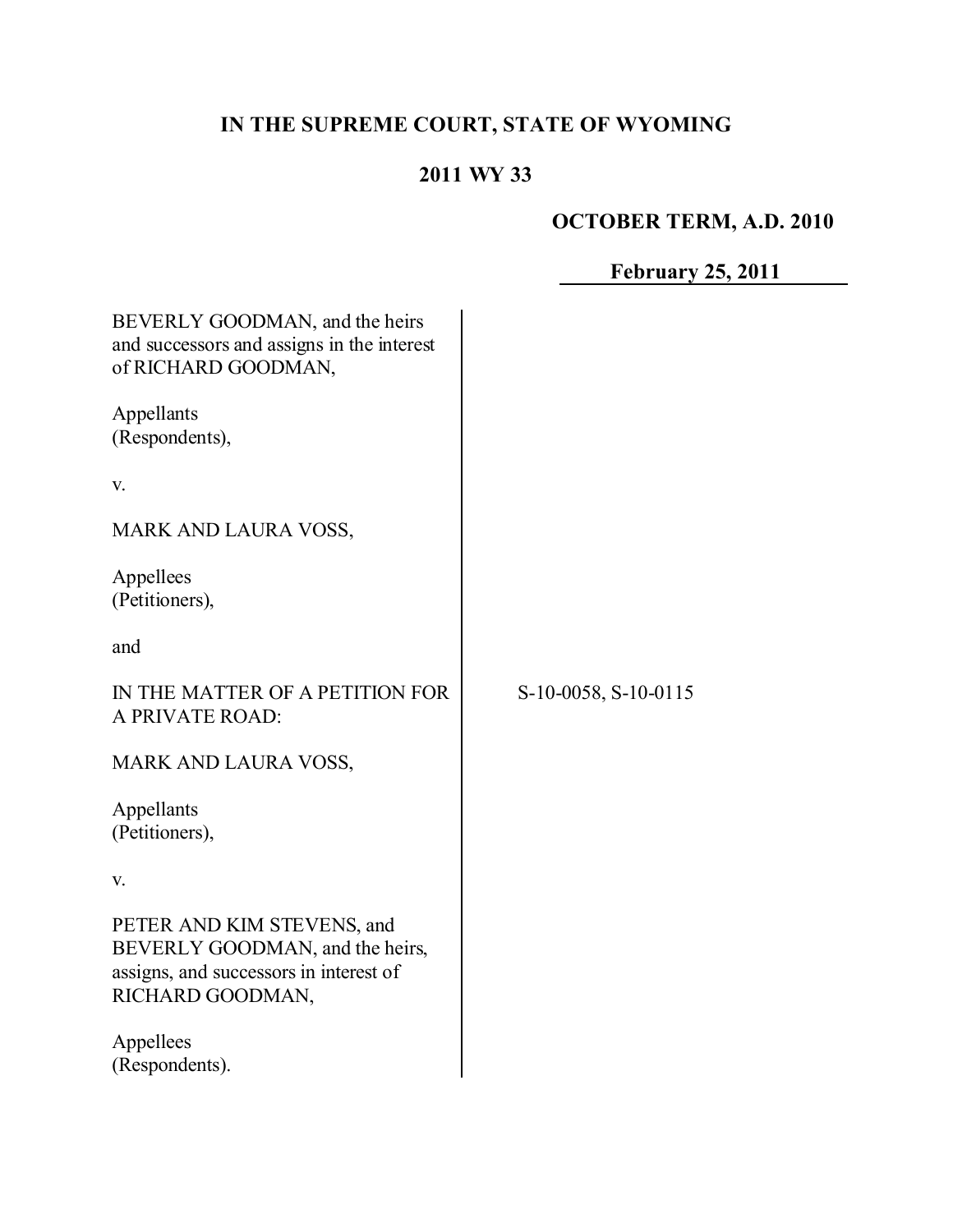*W.R.A.P. 12.09(b) Certified Question from the District Court of Albany County The Honorable Jeffrey A. Donnell, Judge*

#### *Case No. S-10-0058*

#### *Representing Appellants:*

Gay Woodhouse and Deborah L. Roden of Woodhouse Roden, LLC, Cheyenne, Wyoming. Argument by Ms. Woodhouse.

#### *Representing Appellees:*

Mark T. Voss and Laura M. Voss of Cheyenne, Wyoming. Argument by Mr. Voss.

#### *Case No. S-10-0115*

#### *Representing Appellants:*

Mark T. Voss and Laura M. Voss of Cheyenne, Wyoming. Argument by Mr. Voss.

#### *Representing Appellees:*

Daniel B. Frank of Frank Law Office, P.C., Cheyenne, Wyoming, for Appellees Stevens. Gay Woodhouse and Deborah L. Roden of Woodhouse Roden, LLC, Cheyenne, Wyoming, for Appellees Goodman. Argument by Mr. Frank and Ms. Woodhouse.

#### *Before GOLDEN, HILL, VOIGT, and BURKE, JJ., and PERRY, D.J.*

*VOIGT, J., delivers the opinion of the Court; HILL, J., files a dissenting opinion.*

**NOTICE: This opinion is subject to formal revision before publication in Pacific Reporter Third. Readers are requested to notify the Clerk of the Supreme Court, Supreme Court Building, Cheyenne, Wyoming 82002, of any typographical or other formal errors so that correction may be made before final publication in the permanent volume.**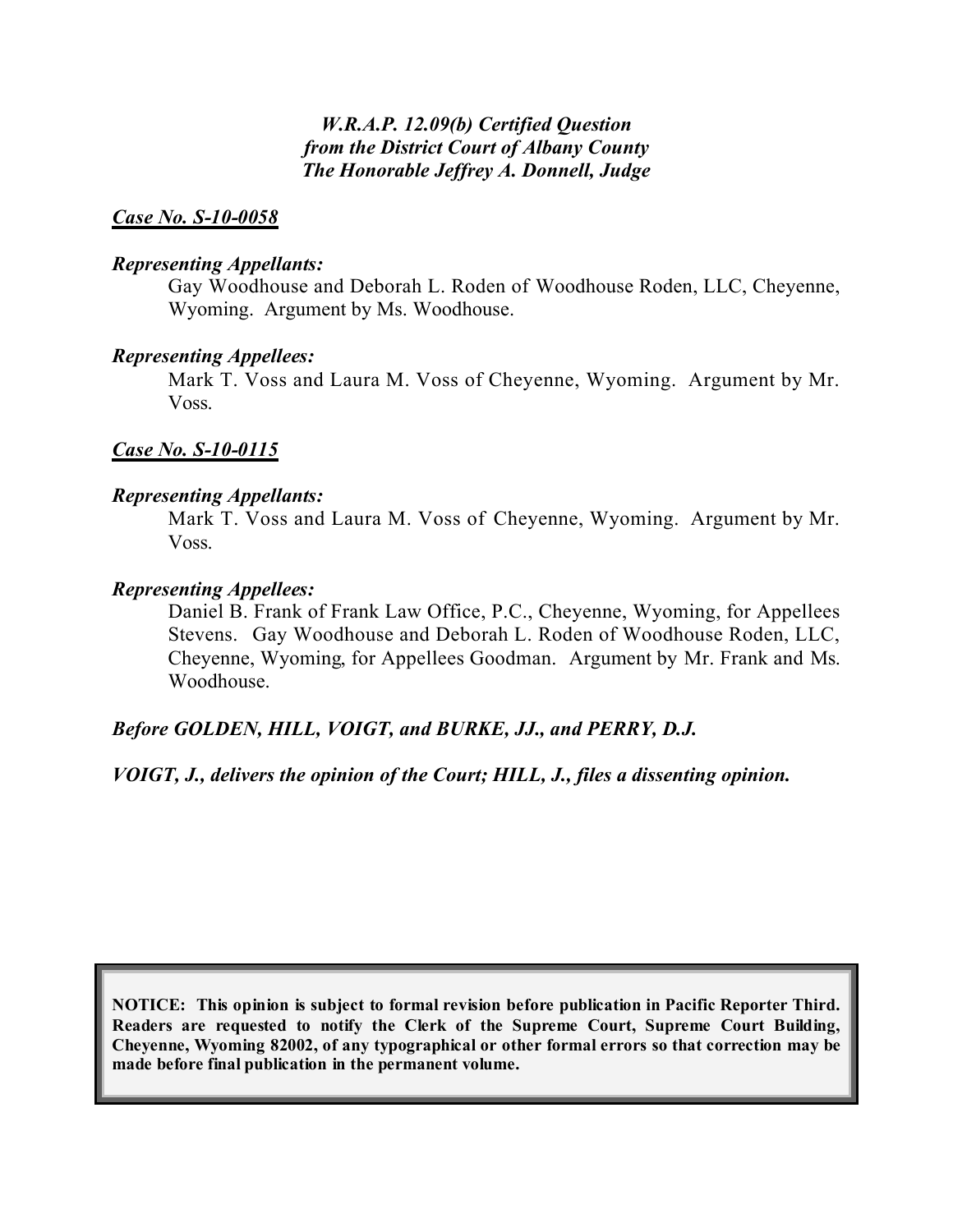## **VOIGT, Justice.**

[¶1] These related cases come before us in their present iterations as W.R.A.P. 12.09(b) certifications from the district court. The battle is between neighboring landowners, with one seeking condemnation of a private road under Wyo. Stat. Ann. § 24-9-101 (LexisNexis 1999), and one contesting location of that road on her property.<sup>1</sup> The issues before the Court all involve decisions rendered by the Board of County Commissioners of Albany County, Wyoming (the Board), in exercising its authority under the statute. We will affirm in part and reverse in part, and remand to the district court for remand to the Board for entry of a judgment consistent herewith.

#### **ISSUES**

[¶2] The issues have been stated somewhat differently in the parties' briefs than they were stated in the orders of certification. We view the following issues as being determinative:

1. Was Goodman's petition for review timely filed?

2. Do the doctrines of *res judicata* and collateral estoppel bar Goodman from relitigating the questions of whether the Vosses' property is landlocked and whether the Vosses acted in good faith in pursuing their petition under the statute?

3. Did the Board err as a matter of law in focusing upon damage to the Vosses' property instead of damage to Goodman's property, in locating the road?

4. Did the Board err as a matter of law in allowing the Vosses to install a cattle guard at the junction of their property and the private road?

5. Did the Board err as a matter of law in denying the Vosses' motion for an award of costs under W.R.C.P. 68?

## **STANDARD OF REVIEW**

[¶3] We have stated our standard for the review of administrative agency action many times and need not repeat it at length here. *See Dale v. S & S Builders, LLC*, 2008 WY 84, ¶¶ 8-27, 188 P.3d 554, 557-62 (Wyo. 2008). For present purposes, we will simply state that our review is guided by Wyo. Stat. Ann. § 16-3-114(c) (LexisNexis 2009), and that our focus in the instant case is upon the questions of whether the Board acted "not in accordance with law," or "in excess of statutory jurisdiction, authority or limitations or lacking statutory right."

  $1$  The statute was amended in 2000. The 1985 version that governs this case last appeared in the 1999 edition of the Wyoming Statutes Annotated.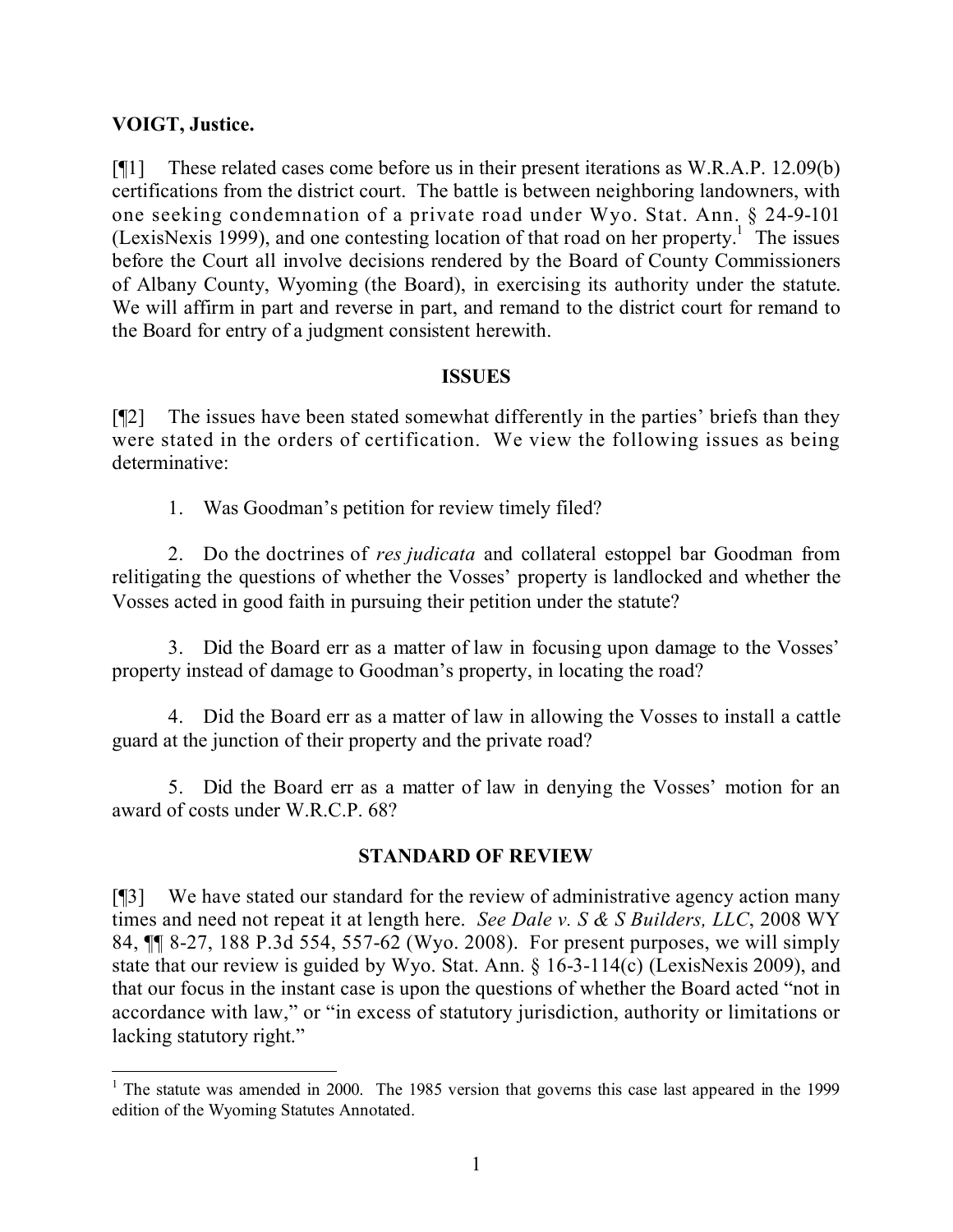# **FACTS**

[¶4] The background facts of this matter are set out in detail in *Voss v. Albany County Commissioners*, 2003 WY 94, 74 P.3d 714 (Wyo. 2003) (*Voss I*), so they will be stated here in a more abbreviated fashion. The Vosses purchased a parcel of land in 1996. The property is bounded on the north and west by property owned by Richard and Beverly Goodman (Goodman), on the east by property owned by Peter and Kim Stevens (the Stevens), and to the south by federally owned land managed by the BLM.<sup>2</sup>

[¶5] There were no recorded access easements to the Vosses' property when they purchased it. They and their predecessors in interest usually entered the property from the south, crossing properties belonging to Air Capital Fireworks (Air Capital), Goodman, the Stevens, and the BLM. This route has been called the "Highway-BLM" Road. It connects to I-80 near the Buford exit.

[¶6] After purchasing their property, the Vosses obtained from the BLM a thirty-year renewable right-of-way across the federal land, and they obtained from the Stevens an access easement restricted by a provision that the easement would lapse if the Vosses ever conveyed less than their entire parcel. Goodmans tendered to the Vosses, and recorded, an unrestricted easement over their portion of the Highway-BLM Road.

[¶7] In 1998, the Vosses negotiated with the Stevens for the purchase of an unrestricted access easement over the Highway-BLM Road, as well as a separate easement through the Stevens' property further north. This latter route, called the Creek Road, would have provided access from the Vosses' property to a county road lying east of the Stevens' property. These negotiations were not successful.

[¶8] Early in 1999, the Vosses filed a petition with the Board pursuant to Wyo. Stat. Ann. § 24-9-101, alleging that their property was landlocked, and seeking condemnation of a private road along the Creek Road. This route crossed only the Stevens' property, but the Vosses also notified the Goodmans of the petition because the Goodmans held a mortgage on the Stevens' property. The viewers and appraisers appointed by the Board eventually rejected the Creek Road and recommended that the Board locate the private road along the Highway-BLM route, with a slight modification to avoid encroaching on Air Capital's property, because Air Capital had not been made a party to the proceedings. This recommendation was accepted by the Board and incorporated into a final plat.

[¶9] Both sides petitioned the district court for review of the Board's action. The district court remanded the matter to the Board based upon its conclusion that the BLM right-of-way grant did not provide adequate legally enforceable access to a public road.

  $2$  Richard Goodman is now deceased. Generally, we use "Goodman" to refer to Beverly Goodman.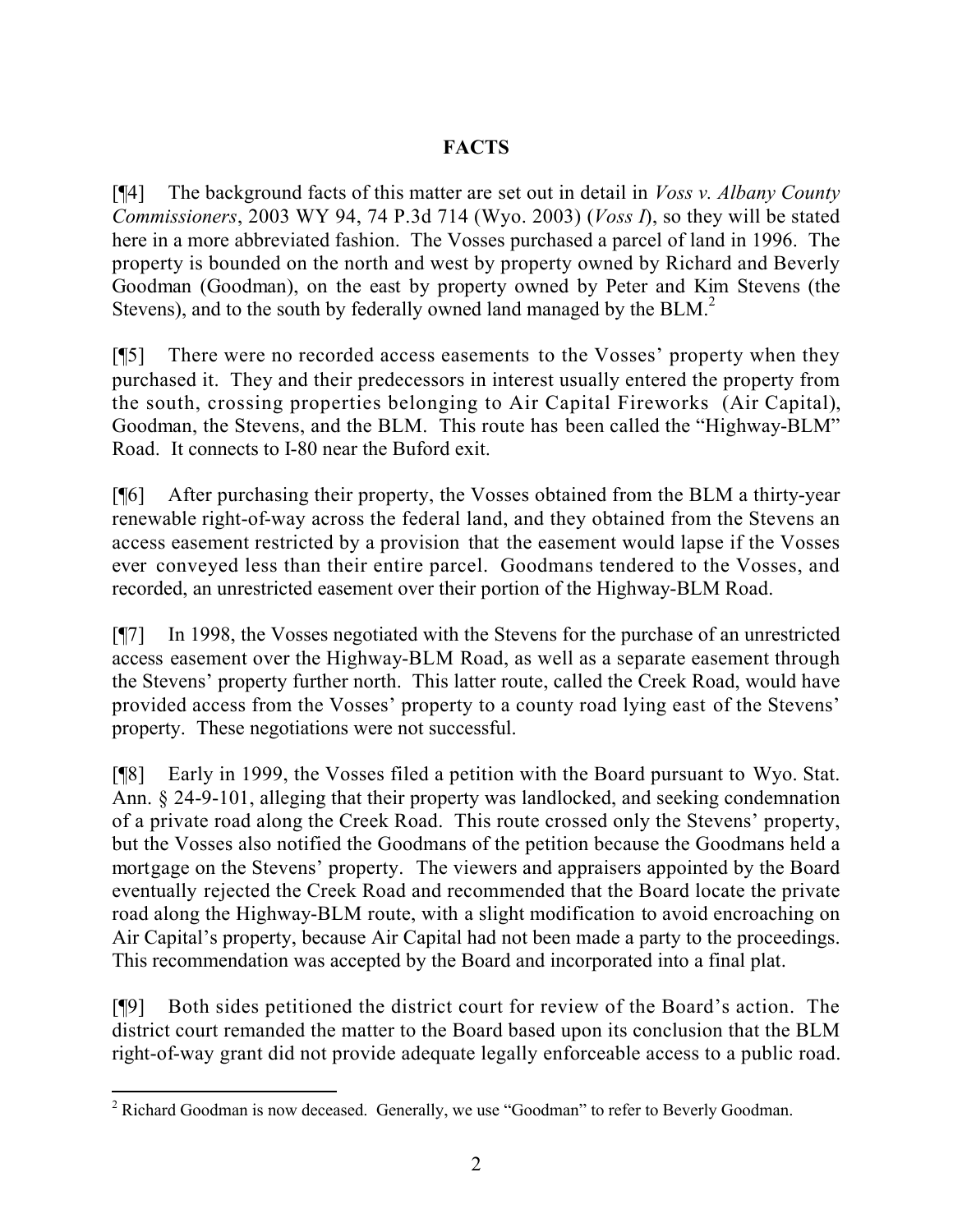The district court also instructed the Board on remand to make an express determination whether the Vosses acted in good faith in bringing the petition. Both sides then appealed to this Court, resulting in *Voss I*.

[¶10] Resolution of the current controversy requires an understanding of what was determined in *Voss I*. First, we held that the thirty-year BLM right-of-way was not adequate to constitute access to a public road. *Voss I*, 2003 WY 94, ¶¶ 12-14, 74 P.3d at 719. Second, we held that the statute allows the viewers and appraisers to consider routes other than the route proposed in the petition, and we specifically noted that, upon remand, the Board was not "constrained to consideration of the Creek Road proposed by the Vosses." *Id.* at ¶ 16, at 720. Third, we concluded that the Board's order appointing viewers "necessarily implied in its decision" the fact that the Vosses' land was landlocked, and that all parties subsequently acted upon that assumption. *Id*. at ¶ 20, at 720-21. Fourth, we held that the district court had erred in instructing the Board to consider on remand whether the petition was filed in good faith. We compared this case to *Mayland v. Flitner*, 2001 WY 69, 28 P.3d 838 (Wyo. 2001), where, despite the lack of a specific finding of good faith, the record revealed that the petitioners had considered alternate routes, that allegations of bad faith were raised below, and "that the requisite finding of good faith is implicit in the Board's conclusion that a private road is necessary." *Voss I*, 2003 WY 94, ¶ 25, 74 P.3d at 722. Fifth, we concluded that the restrictive Stevens' easement did not satisfy the access requirements of the statute. *Id*. at ¶¶ 31-32, at 723-24. Finally, we reiterated our dual conclusion that the Vosses had established the necessity of a private road and that they had acted in good faith in bringing their petition. *Id*. at ¶ 33, at 724.

[¶11] After we remanded the case to the Board, both Goodman and the Stevens recorded unrestricted access easements in favor of the Vosses covering their portions of the Highway-BLM Road. The Vosses rejected the easements by filing quitclaim deeds in which they asserted that the easement deeds were nothing more than an attempt to get around this Court's requirement that the Board consider other access routes.

[¶12] Shortly thereafter, the Vosses filed with the Board an amended petition seeking an entirely different access route, this being the "Goodman Road," which lies north of, and generally parallels the Stevens' and Vosses' properties, connecting on the east with a county road. The map accompanying the amended petition shows the proposed access easement as traversing the entire Goodman tract lying north of the Voss property, making a 180-degree loop on state lands to the west, and terminating at the northwest corner of the Voss property. The amended petition also sought two access points off the proposed road, one at the Vosses' existing driveway and one at the easement's terminus.

[¶13] As the matter proceeded before the Board, the Vosses moved the Board to grant them temporary access via the Goodman Road *pendente lite*. That motion was heard by the Board on January 30, 2007, and granted on February 20, 2007. In response,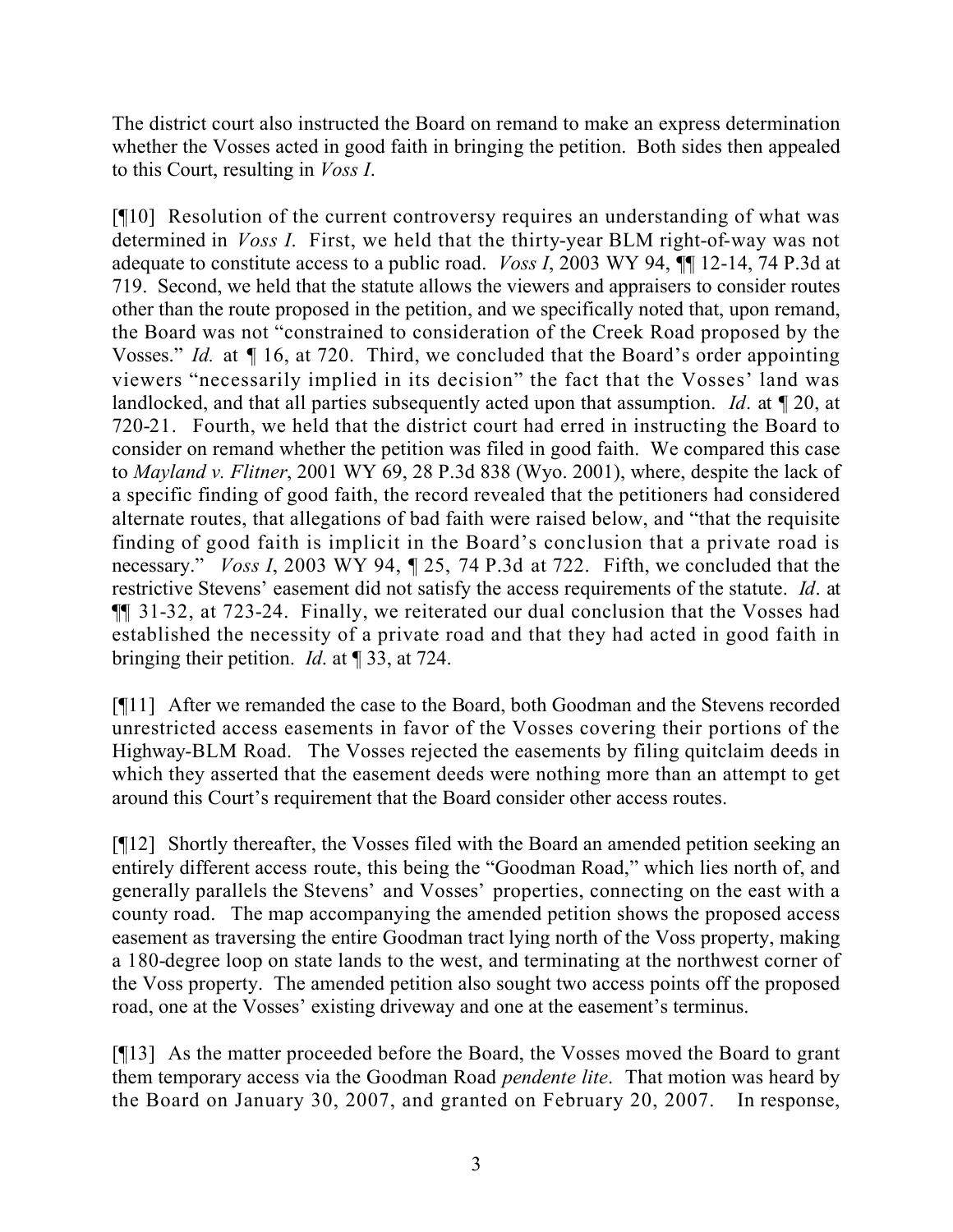Goodman filed a complaint in the district court seeking declaratory and injunctive relief on the ground that the private road statute did not authorize the Board to grant temporary access. The district court granted summary judgment to Goodman, and we affirmed the district court in *Voss v. Goodman*, 2009 WY 40, 203 P.3d 415 (Wyo. 2009) (*Voss II*).

[¶14] Meanwhile, the case had proceeded before the Board. Viewers' instructions were finalized on August 26, 2008, which instructions contained four alternative routes: the Creek Road, the Goodman Road, the Stevens Route (the original Highway-BLM route, but turning onto a "two track trail" on the Stevens' property to avoid the BLM land), and the Goodman Route (traversing Goodman's property from the county road westward to the Voss property, roughly parallel to but south of the Goodman Road). The Creek Road was the Vosses' first proposal. The Goodman Road was the Vosses' second proposal. The Stevens Route was the Stevens' proposal. The Goodman Route was Goodman's proposal.

[¶15] The viewers conducted the view on November 10, 2008, and presented their recommendations to the Board nine days later. They selected the Goodman Road proposed by the Vosses, but ending at the northeast corner of the Vosses' property, cutting off a good deal of what the Vosses sought. Four significant features of the route selected are: (1) it was the shortest route across Goodman's property on an existing road; (2) any roadway west and south of the Vosses' property line would be on the Vosses' property, rather than on Goodman's property; (3) by terminating east of Goodman's north-south fence line and existing cattle guard, it limited access to Goodman's property; and (4) the viewers proposed that the Vosses be allowed to install a cattle guard in Goodman's east-west fence line at the point of access to the Voss property.

[¶16] After a two-day hearing in May of 2009, the Board issued a final ruling granting the Vosses access along the Goodman Road, but extending that access roughly onequarter mile west of the viewers' proposed terminus at the northeast corner of the Vosses' property to a location where the Vosses had installed a gate in Goodman's east-west fence line. Perhaps the most significant feature of this extension by the Board, beyond the fact that it took more of Goodman's property than what the viewers recommended, is that it extended the easement west of Goodman's north-south fence line and cattle guard, thereby increasing the risk to Goodman of uncontrolled access to her property.

[¶17] Two petitions for review have been certified to this Court by the district court, and have been consolidated for purposes of this opinion. Docket No. S-10-0058 is Goodman's challenge of the above-described final order of the Board. Docket No. S-10- 0115 is the Vosses' challenge of the Board's order denying their motion for an award of costs.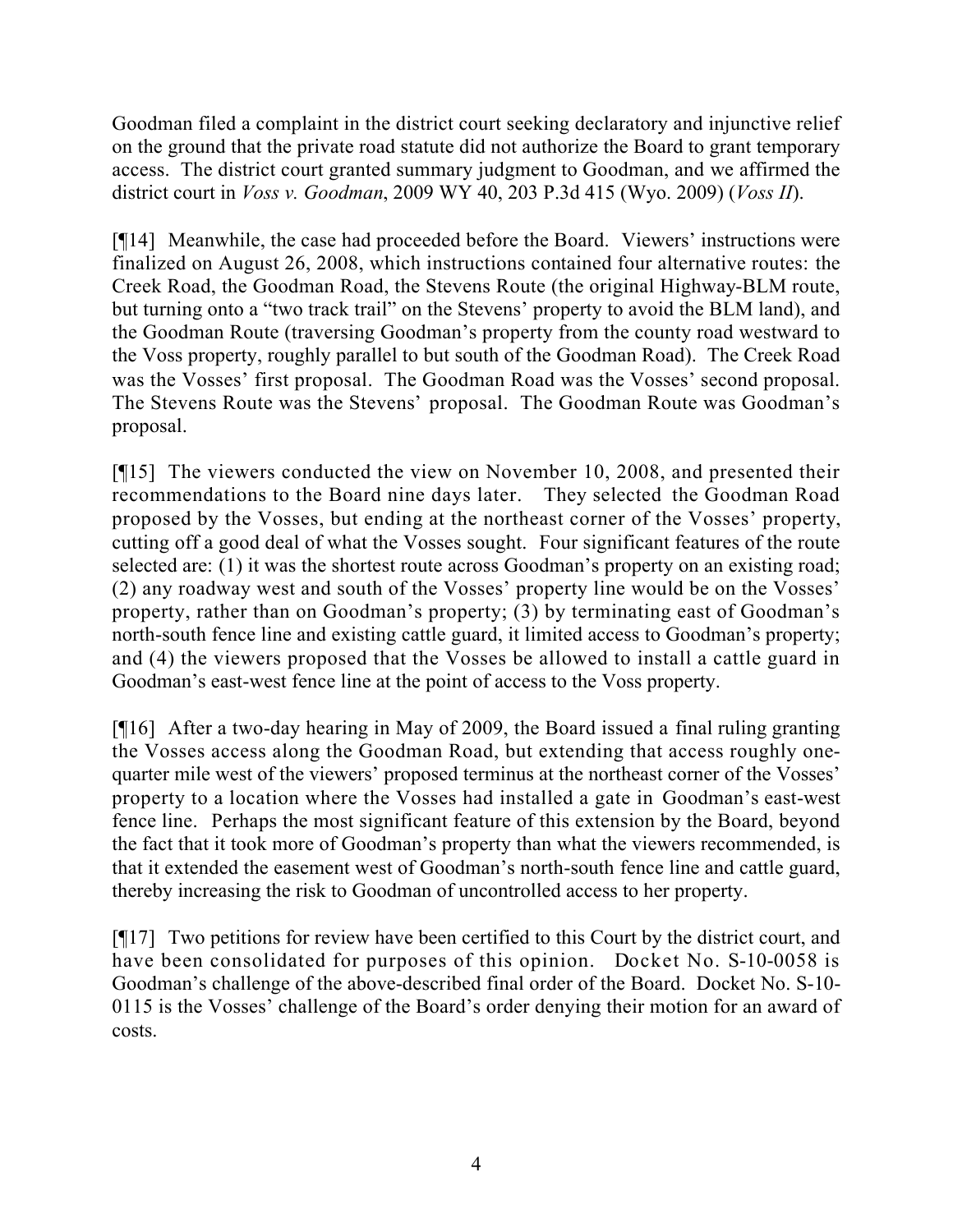#### **DISCUSSION**

## *Was Goodman's petition for review timely filed?*

[ $[$ [18] W.R.A.P. 12.04(a) governs the time for filing a petition for review:

(a) In a contested case, or in an uncontested case, even where a statute allows a different time limit on appeal, the petition for review shall be filed within 30 days after service upon all parties of the final decision of the agency or denial of the petition for a rehearing, or, if a rehearing is held, within 30 days after service upon all parties of the decision.

[¶19] The Board's order establishing the private road was entered on December 15, 2009. Goodman and the Vosses personally obtained copies of the order on that day. On December 16, 2009, the County Clerk mailed copies of the order to all counsel of record, to the hearing officer, and to the Board. Goodman filed her petition for review in the district court on January 15, 2010. On February 1, 2010, the Vosses filed a motion seeking dismissal of the petition for review on the ground that it was untimely filed. Primarily, they argued that January 15, 2010, was 31 days after December 15, 2009. In addition, they asserted that the Board's December 15 order was not a final order, because the plat still had to be filed and damages had to be paid, meaning that the petition for review was premature.

[¶20] The district court denied the motion to dismiss, concluding that, for purposes of W.R.A.P. 12.04(a), service of the petition occurred on December 16, 2009, meaning the petition was timely filed. The district court further concluded that the order was a final appealable order because it was a final agency decision whether or not the plat had been completed.

[¶21] After certification, the Vosses filed a similar dismissal motion in this Court, which we denied without prejudice on June 22, 2010. The Vosses then raised the issue again in their appellate brief in S-10-0058. Both sides now rely for the most part on the materials they filed in district court concerning the motion. Having considered those materials and the relevant statutes and court rules, we will again deny the motion to dismiss. We agree with the district court that the petition for review was filed thirty days after the date of service on all parties. The fact that some copies of the order may have been handed out on December 15 does not alter the fact that formal service was made on December 16.<sup>3</sup>

  $3$  Although not raised by the parties, it should be noted that W.R.A.P. 14.03 gives a party an additional three days to act if he or she has been served by mail.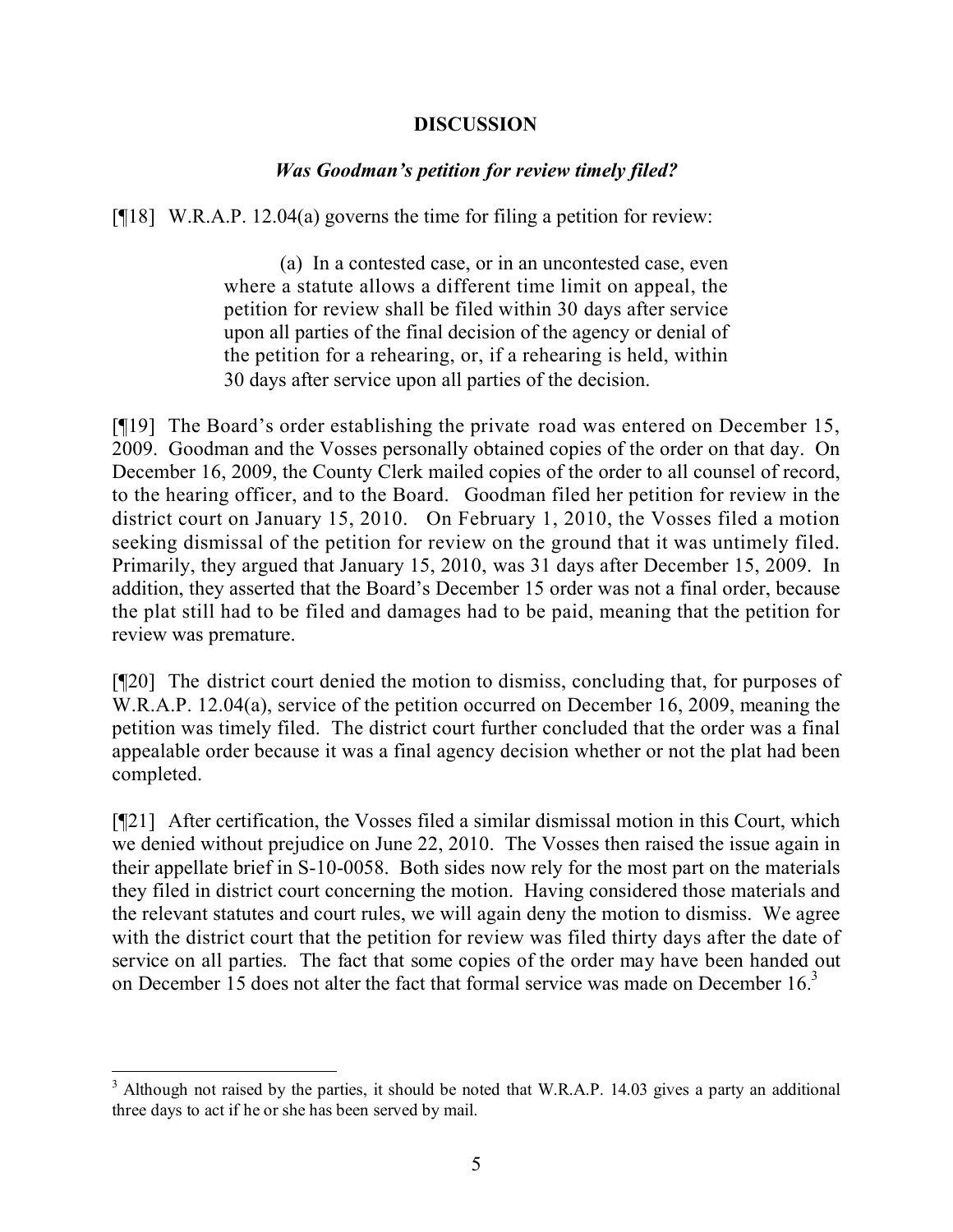[¶22] We also agree with the district court that the December 15 order is an appealable order. It contains the findings of fact and conclusions of law required by Wyo. Stat. Ann. § 16-3-110 (LexisNexis 2009). It certainly is an "order affecting a substantial right made in a special proceeding" under W.R.A.P. 1.05(b). It finally determined the necessity of a private road, it located the road, and it assessed damages. In short, it determined the merits of the controversy. *See In re Estate of Bell*, 726 P.2d 71, 80 (Wyo. 1986) (order was final for purposes of W.R.A.P. 1.05 where this Court had "difficulty identifying matters not disposed of"); and *Public Serv. Comm'n v. Lower Valley Power & Light, Inc.*, 608 P.2d 660, 661 (Wyo. 1980) (order that determines the merits and leaves nothing for further consideration is final and appealable).

## *Do the doctrines of res judicata and collateral estoppel bar Goodman from relitigating the questions of whether the Vosses' property is landlocked and whether the Vosses acted in good faith in pursuing their petition under the statute?*

[¶23] Very recently, we reiterated the law of *res judicata* and collateral estoppel:

We have previously recognized that:

The doctrines of res judicata (claim preclusion) and collateral estoppel (issue preclusion) incorporate a universal legal principle of common-law jurisprudence to the effect that "a right, question or fact distinctly put in issue and directly determined by a court of competent jurisdiction . . . cannot be disputed in a subsequent suit between the same parties or their privies."

*Wyoming Dept. of Revenue v. Exxon Mobil Corp*., 2007 WY 112, ¶ 17, 162 P.3d 515, 522 (Wyo. 2007).

> Collateral estoppel and res judicata are analogous, but not synonymous. Although they share a common interest in finality, the doctrines themselves are different. *Tenorio v. State ex rel. Wyoming Workers' Compensation Div.*, 931 P.2d 234, 238 (Wyo. 1997). We recently reiterated their differences:

> > In *Eklund v. PRI Environmental, Inc.*, 2001 WY 55, ¶¶ 15-20, 25 P.3d 511, [517-18] (Wyo. 2001), we extensively recognized that res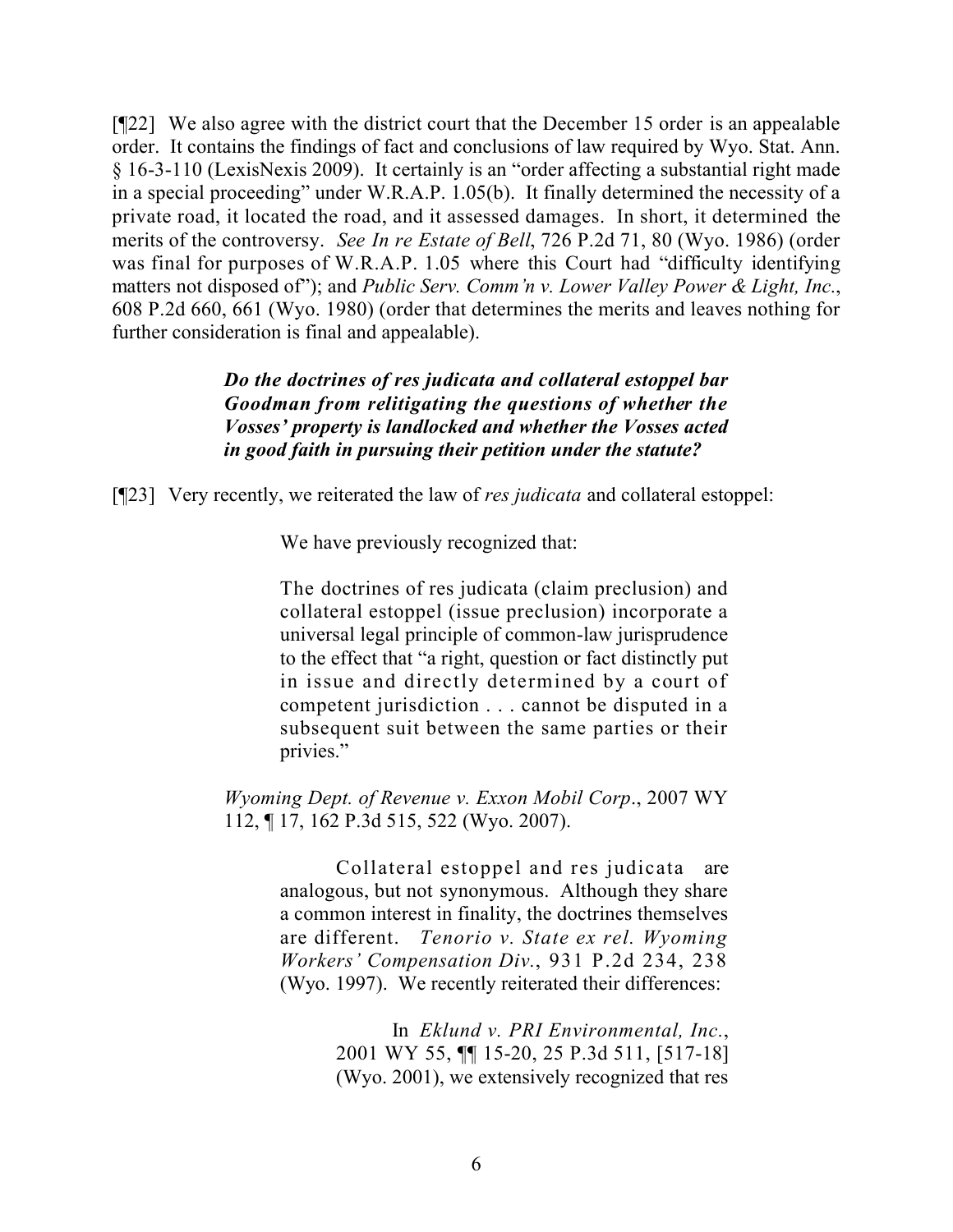judicata and collateral estoppel are related but distinct concepts.

Res judicata bars the relitigation of previously litigated claims or causes of action. *Slavens v. Board of County Commissioners*, 854 P.2d 683, 686 (Wyo. 1993). Four factors are examined to determine whether the doctrine of res judicata applies: (1) identity in parties; (2) identity in subject matter; (3) the issues are the same and relate to the subject matter; and (4) the capacities of the persons are identical in reference to both the subject matter and the issues between them. *Id*. Collateral estoppel bars relitigation of previously litigated issues and involves an analysis of four similar factors: (1) whether the issue decided in the prior adjudication was identical with the issue presented in the present action; (2) whether the prior adjudication resulted in a judgment on the merits; (3) whether the party against whom collateral estoppel is asserted was a party or in privity with a party to the prior adjudication; and (4) whether the party against whom collateral estoppel is asserted had a full and fair opportunity to litigate the issue in the prior proceeding. *Id*.

*Polo Ranch Co. v. City of Cheyenne*, 2003 WY 15, ¶ 12, 61 P.3d 1255, [1259] (Wyo. 2003).

Collateral estoppel is issue preclusion, while res judicata is claim preclusion. *Eklund v. PRI Environmental, Inc.*, 2001 WY 55, ¶ 15, 25 P.3d 511, [517] (Wyo. 2001).

*Pokorny v. Salas*, 2003 WY 159, ¶¶ 12, 13, 81 P.3d 171, 175 (Wyo. 2003) (emphasis omitted). Application of the doctrines of collateral estoppel and res judicata involves questions of law that we review *de novo*. *Wilson v. Lucerne Canal & Power Co.*, 2007 WY 10, ¶ 23, 150 P.3d 653, 662 (Wyo. 2007).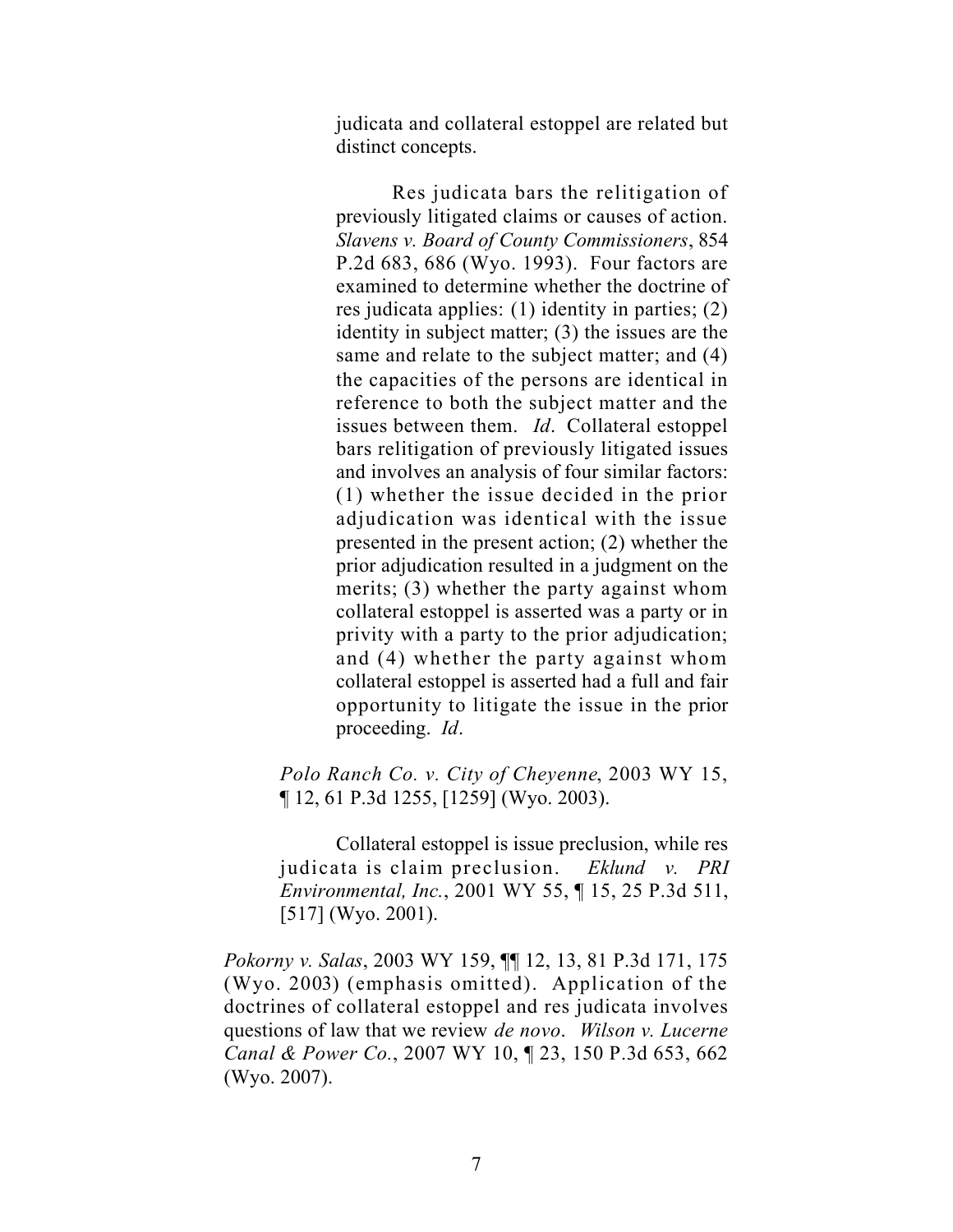*Erwin v. State Dep't of Family Servs.*, 2010 WY 117, ¶ 10, 237 P.3d 409, 412-13 (Wyo. 2010).

[¶24] We have noted several times that both collateral estoppel and *res judicata* apply to administrative proceedings. *Jacobs v. State ex rel. Wyo. Workers' Safety & Comp. Div.*, 2009 WY 118, ¶ 12, 216 P.3d 1128, 1132 (Wyo. 2009); *Slavens v. Bd. of County Comm'rs for Uinta County*, 854 P.2d 683, 685 (Wyo. 1993); *Joelson v. City of Casper*, 676 P.2d 570, 572 (Wyo. 1984). In the context of administrative proceedings, the application of collateral estoppel is more apt than is the application of *res judicata* because "administrative decisions deal primarily with issues rather than causes of actions or claims . . . ." *Slavens*, 854 P.2d at 686. *See also Jacob*s*,* 2009 WY 118, ¶ 12, 216 P.3d at 1132; *Joelson*, 676 P.2d at 572.

[¶25] We would be remiss if we did not also mention the related "law of the case" doctrine:

> The "law of the case" doctrine stands for the proposition that a court's decision on an issue of law made at one stage of a case becomes a binding precedent to be followed in successive stages of the same litigation. *Triton Coal Co. v. Husman, Inc*., 846 P.2d 664, 667 (Wyo. 1993); *see also* 1B *Moore's Federal Practice* ¶ 0.404[1] (2d ed. 1991). This doctrine is designed to avoid repetitious litigation and to promote consistent decision making; thus, it is related to res judicata, collateral estoppel and stare decisis. *Triton Coal*, at 667. Usually, the "law of the case" doctrine requires a district court to adhere to its prior rulings, adhere to the rulings of an appellate court, or adhere to another judge's rulings in the same case or a closely related case. *Triton Coal*, at 668; *see also* 18 Wright, Miller & Cooper, *Federal Practice and Procedure*: § 4478 (1981).

*Lyden ex rel. Lyden v. Winer*, 913 P.2d 451, 454 (Wyo. 1996).

[¶26] The question presented can be answered in fewer words than it took to describe the standard of review. One need look no further than *Voss I*, where we affirmed the Board's conclusion that the Voss property was landlocked and the Board's conclusion that the Voss petition was filed in good faith. 2003 WY 94, ¶¶ 20, 25, 33, 74 P.3d at 720- 21, 722, 724. The case was remanded to the Board solely for the purpose of locating a private road easement that did not suffer from the deficiencies of the previously selected route. Both issues—whether the Voss property is landlocked and whether the Vosses acted in good faith—are barred by collateral estoppel and the law of the case doctrine.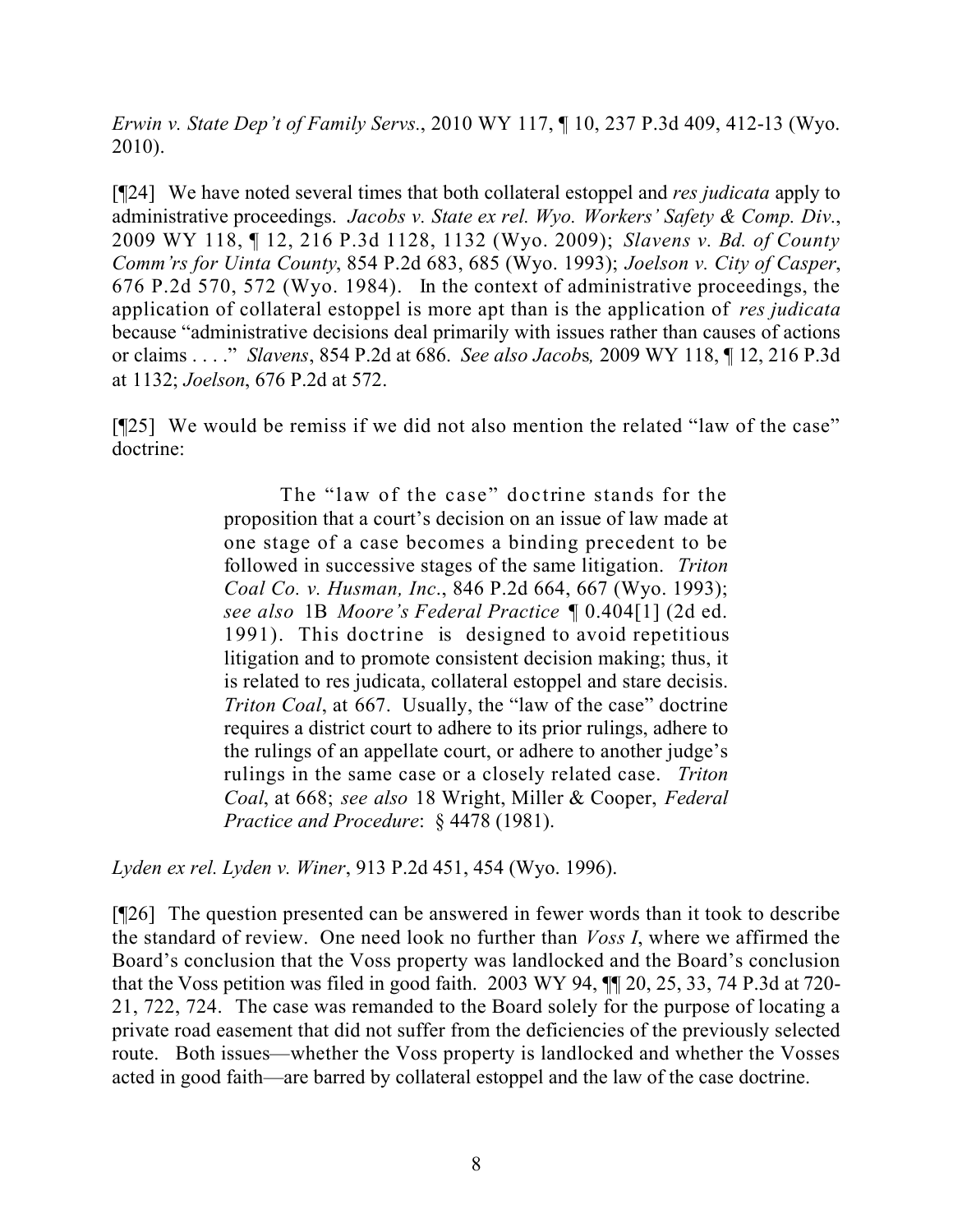[¶27] Additional comment is appropriate as to Goodman's argument on this issue. Goodman relies upon the following language from *Reidy v. Stratton Sheep Co.*, 2006 WY 69, ¶ 23, 135 P.3d 598, 607 (Wyo. 2006), as a sort of pronouncement from this Court that the question of access along the BLM Road was still an open question in this case:

> Stratton contends FS 807 is not a public road because it could be closed at some time in the future, and the access provided by the road, therefore, is not "legally enforceable" under the statute. The board's decision letter indicates it followed a similar rationale, stating: "[t]here is no legally enforceable right to use the Forest Road 807 by any member of the public according to the evidence." It appears this reasoning stems from a misreading of our opinion in *Voss* to the effect that the right to use a public road on federal land must be "legally enforceable." In *Voss*, we concluded a personal thirty year right-of-way grant/temporary use permit over BLM land was not "legally enforceable access" to the public road in question—a county road. *Voss*, ¶ 13, 74 P.3d at 719. By its terms, the grant terminated after thirty years and, although it was renewable at that time, renewal was not guaranteed. Furthermore, the permit was personal and did not "pass automatically upon conveyance of the property." *Id*. Instead, the grant was assignable only upon approval by the BLM. *Id. Because it was obviously a personal right-of-way, we did not directly address the issue of whether the access road over BLM property in Voss was a public road.*

(Emphasis added.)

[¶28] Goodman is reading too much into this passage. In *Reidy*, the relevant inquiry was whether an adjoining Forest Service Road was a public road, thereby providing such access to the neighboring landowners that their property was not landlocked. We concluded that it was, indeed, a public road, and we therefore reversed the Board's grant of a private road easement under the statute. *Id*. at ¶ 40, at 612. The highlighted sentence in the passage above merely states that we did not consider, in the *Voss* case, whether the BLM Road was a public road because the only question was whether the thirty-year personal right-of-way provided legally enforceable access. The statement was not intended as an invitation to reopen issues in this case that had already been decided by the Board, and affirmed by both the district court and this Court. The issue before the Board, and later before the courts, was whether the property was landlocked. Proof came in the form of evidence of a restricted right-of-way and restricted access easements. Proof also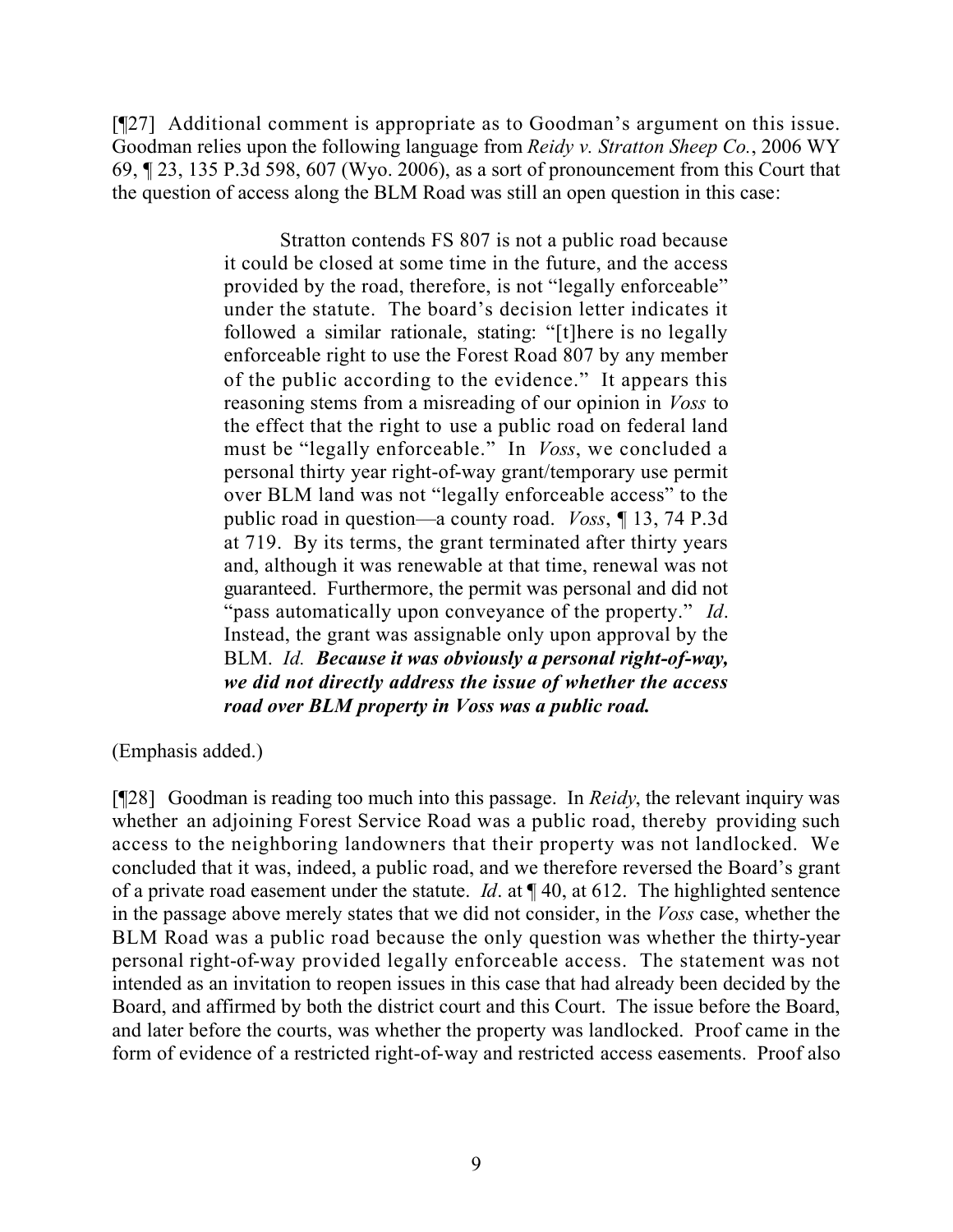could have come in the form of evidence that the BLM Road was a public road, but that did not happen. The later realization that the argument should have, or at least could have, been made, does not reopen the prior decisions.

[¶29] The above logic also precludes Goodman from now raising other possible arguments as to why the Voss petition was not filed in good faith. That would include the contention that it was bad faith not to include Air Capital as a respondent, and the contention that the Vosses first should have sought to prove a prescriptive easement over the Stevens' and Air Capital's lands. Furthermore, those contentions have no merit. There is no requirement in the statute that a petitioner name as a respondent a nearby landowner over whose land the proposed road does not pass. *Dunning v. Ankney*, 936 P.2d 61, 65 (Wyo. 1997). And we have said many times over the years that the private road statute does not require a petitioner to "overcome every obstacle" before utilizing the statute. *See, e.g.*, *Wagstaff v. Sublette County Bd. of County Comm'rs*, 2002 WY 123, ¶¶ 11, 13, 18, 53 P.3d 79, 82, 83, 84 (Wyo. 2002) (landowner not required first to pursue common law way of necessity or potentiality that a road over State and BLM property is a public road that should be maintained); *Mayland*, 2001 WY 69, ¶ 26, 28 P.3d at 848 (landowner not "required to accomplish detailed title searches, legal analyses of ownership interests, and even, possibly, quiet title actions"); *Miller v. Bradley*, 4 P.3d 882, 887 (Wyo. 2000) (landowner not required to pursue common law way of necessity or implied easement or other forms of relief prior to seeking relief under the statute); *Lindt v. Murray*, 895 P.2d 459, 462-63 (Wyo. 1995) (potential remedy of implied easement not relevant to determination of necessity); *Walton v. Dana*, 609 P.2d 461, 463 (Wyo. 1980) (decision whether to pursue common law way of necessity or proceed under the statute is exclusive choice of petitioner).<sup>4</sup> These decisions are consistent with our general interpretation of the legislature's intent in the private road statute to "provide in a local forum a readily available, economically affordable, and time efficient method to obtain a means of access to property." *Wagstaff*, 2002 WY 123, ¶ 12, 53 P.3d at 82 (quoting *Martens v. Johnson County Bd. of County Comm'rs*, 954 P.2d 375, 380 (Wyo. 1998)). *See also Mayland*, 2001 WY 69, ¶ 26, 28 P.3d at 848.

## *Did the Board err as a matter of law in focusing upon damage to the Vosses' property instead of damage to Goodman's property, in locating the road?*

[¶30] The 1985 version of the statute contained the following sentence, which is the focus of this issue:

> The proposed road shall not exceed thirty (30) feet in width from a certain point on the premises of the applicant to some

 4 In *Ferguson Ranch, Inc. v. Murray*, 811 P.2d 287, 290 (Wyo. 1991), we declared that a civil action for a common law way of necessity is no longer available, such having been supplanted by the statute.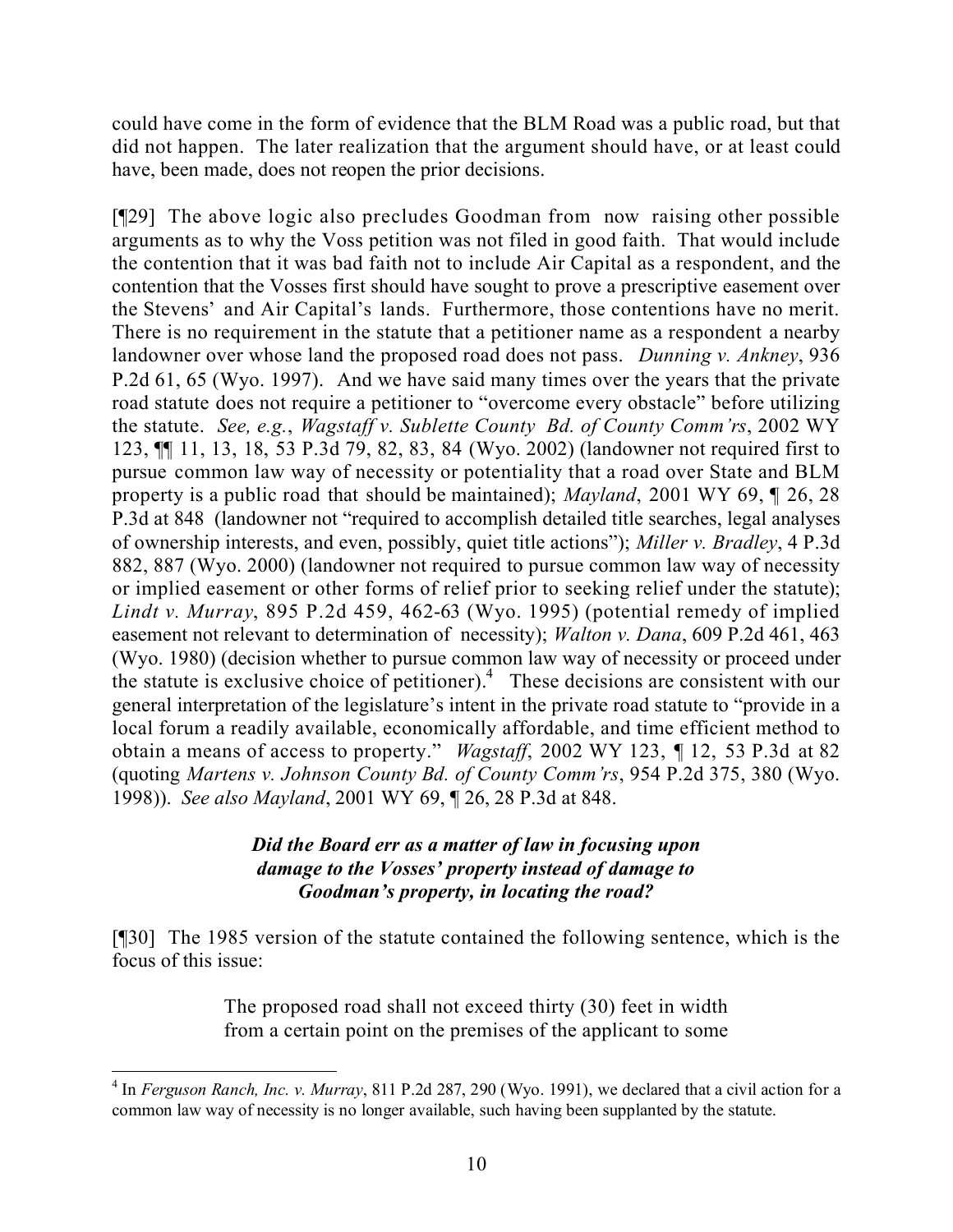## certain point on the public road, *and shall be located so as to do the least possible damage to the lands through which the private road is located.*

Wyo. Stat. Ann. § 24-9-101 (LexisNexis 1999) (emphasis added). Goodman argues that this language authorizes the viewers and the Board only to determine the "least possible damage" to *her* land, not to balance or equalize that damage with potential damage to the Vosses' property. In particular, Goodman argues that the Board should not have extended the Vosses' access easement a quarter-of-a-mile west of the terminus recommended by the viewers—all on her property—just to prevent the Vosses from having to build a road that length on their own property.

[¶31] We will begin our discussion of this issue with a couple of observations. First, under the statute, the petitioner has the right to choose any "reasonable and convenient" route for the proposed private road, and neither the Board nor neighboring landowners can force the petitioner to accept an "illogical, uneconomic, and unproductive road." *Dunning*, 936 P.2d at 65, 66 (alternative route would have entered petitioner's property where stone cliffs and timber barred access). That leads to the logical conclusion that it is the petitioner who selects the persons to be notified of the petition. *Id.* at 65. In turn, that process limits the possible locations for the road because "the viewers and appraisers must locate the road within the lands of the property owners who were given notice."<sup>5</sup> *Id*. However, the petitioner only selects the general location of the road; it is the duty of the viewers and appraisers to "establish the exact location of the road so that it will do the least possible damage to the land through which it passes." *Id*. In applying the statute, the viewers and appraisers consider reason and convenience, which includes consideration of both the petitioner's situation and the respondent's situation, but in determining the "least possible damage" they look only to the property being condemned. *Id*. at 65; *see also Miller*, 4 P.3d at 889.

[¶32] We must not forget that the condemnation of a private road under the statute is a taking of property. The statute has its roots in article 1, sections 32 and 33 of the Wyoming Constitution, which limit the exercise of the power, and which require "just compensation." *Snell v. Rupert*, 541 P.2d 1042, 1045 (Wyo. 1975) *overruled in part on other grounds by Ferguson Ranch, Inc. v. Murray*, 811 P.2d 287, 290 (Wyo. 1991). A good statement as to the Board's power under the statute can be found in *Ferguson Ranch, Inc. v. Murray*, 811 P.2d 287, 291 (Wyo. 1991):

<sup>&</sup>lt;sup>5</sup> This statement of law, had it been observed, would have completely altered the course of this case. Once the viewers and appraisers and the Board rejected the proposed Creek Road access, their only option under the Vosses' first petition was to locate the easement somewhere else on the Stevens' property. Neither the viewers and appraisers nor the Board had the authority under the statute to locate the road on the BLM-Highway route. Further, when the Creek Road was rejected and the Vosses proposed the Goodman Road in their second petition, the easement could only be located on Goodman's property. Much of what has happened in this case was unnecessary and not consistent with the law.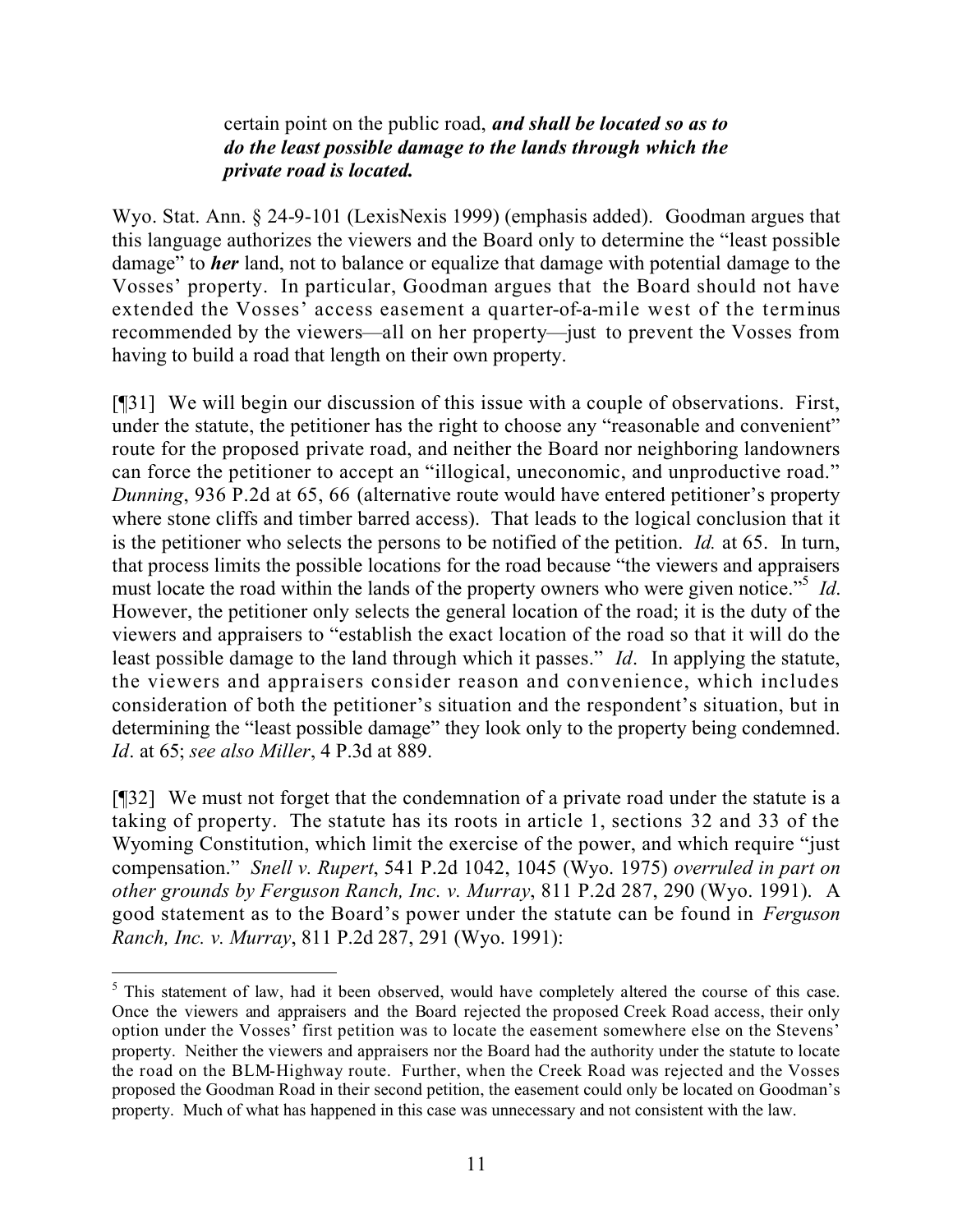We reemphasize that a landlocked landowner is not entitled to seek whatever road he desires or is most convenient to him. He still must seek, and the county commissioners are bound to approve, only such means of access to landlocked property as are reasonable.

[¶33] The viewers and appraisers selected the Goodman Road as the most reasonable access to the Voss property, and their report recommended that route, beginning at the county road, and terminating at the northeast corner of the Voss property, that being the least amount of the Goodman property that could be taken to accomplish the purpose of the statute. The Board, solely for the convenience of the Vosses, and to the detriment of Goodman, extended the easement another quarter-of-a-mile on Goodman's property.<sup>6</sup> The Board's action was contrary to the goal of doing the least possible damage to the property taken from Goodman, especially because the use of the road is expected to be heavy as a result of the Vosses' livestock operation on their property. Stock trucks and other heavy equipment will travel the road. In addition, although it is not a factor in determining damage to the Goodman property, the fact that the Board extended the easement past Goodman's fence line and cattle guard should have been a factor in the reasonableness and convenience analysis.

[¶34] Under these circumstances, we cannot say that the Board followed the statutory mandate to "do the least possible damage to the lands through which the private road is located." It was possible to do less damage to Goodman's land by locating the road as recommended by the viewers and appraisers. A taking is not reasonable under the statute or the constitution where its purpose is not to create access but to reduce the condemnor's costs at the expense of the condemnee. Consequently, we will reverse the Board's order to that extent, and remand this matter to the Board for entry of an order limiting the road to the viewers' and appraisers' recommended location.

## *Did the Board err as a matter of law in allowing the Vosses to install a cattle guard at the junction of their property and the private road?*

[¶35] Wyo. Stat. Ann. § 24-9-102 (LexisNexis 1999), which is part of the 1985 version of the private road statutes in effect for purposes of this case, reads as follows:

> The viewers and appraisers appointed in accordance with the provisions of W.S. 24-9-101 shall have power to

<sup>6</sup> Goodman does not contest the Board's authority to modify the report of the viewers and appraisers. *See Wagstaff*, 2002 WY 123, ¶ 24, 53 P.3d at 85.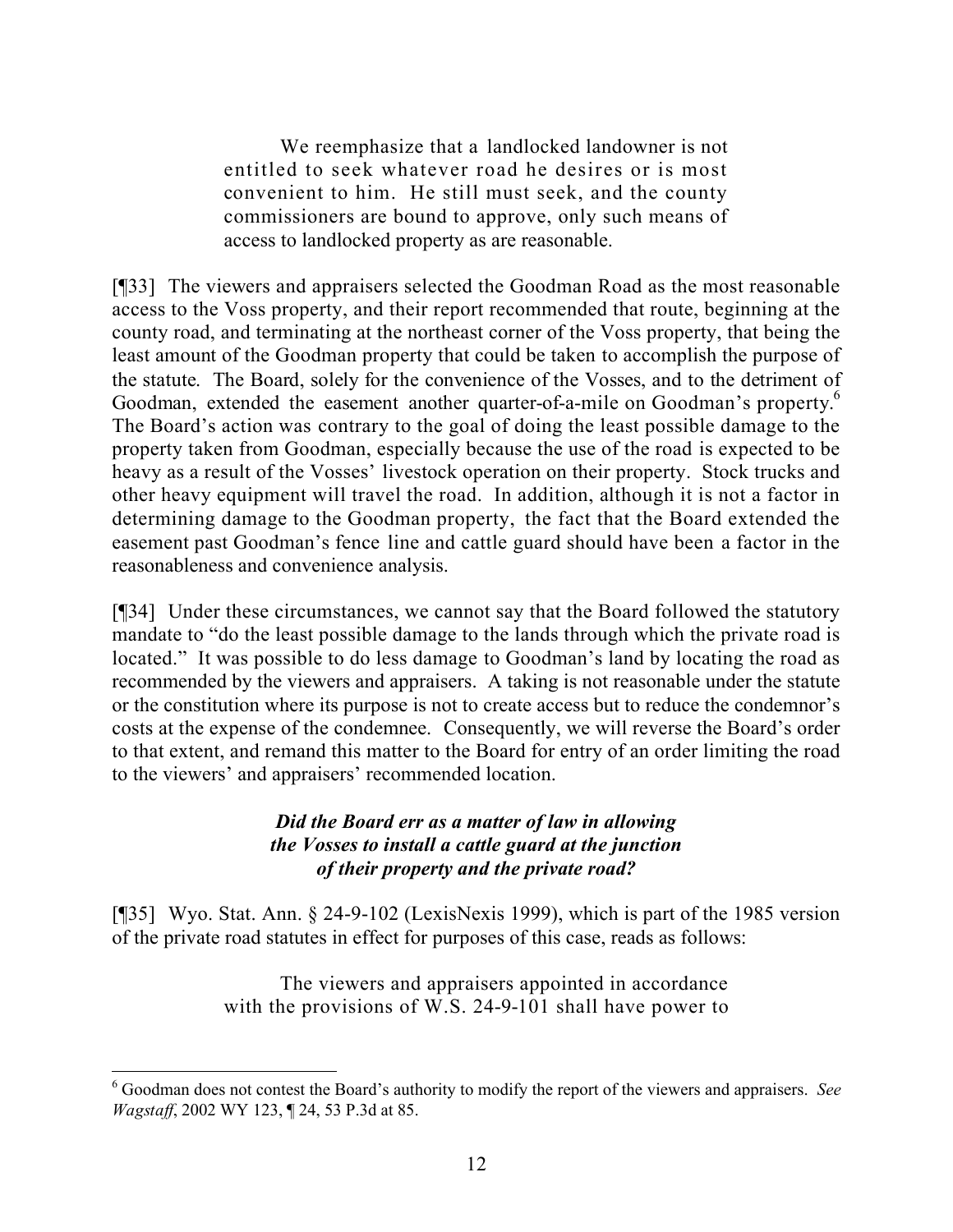determine in all cases whether or not gates shall be placed at the proper points on said road, and assess damages in accordance with such determination.

[¶36] In the instant case, rather than recommending the placement of a gate at the point where the proposed easement entered the Voss property, the viewers and appraisers recommended the placement of a cattle guard. In accepting this recommendation, albeit at a different location, the Board made the following findings:

> The Viewers recommended that a cattle guard, as opposed to a gate, be used at the point of entry of the private road for Petitioners' property. In support of the Viewers' recommendation, the Board finds that cattle guards are more convenient than gates. Further, the Board notes that gates in this matter have been a source of conflict and hardship. The Board further finds that cattle guards are the primary means by which livestock are contained at Buford, in the area of Petitioners' property. Under the 1985 version of W.S. 24-9- 101, the Board has the authority to allow the use of a cattle guard on the entrance to the established road from Petitioners' property.[] As the Board has determined that the location of the temporary access gate will be the point of entry for the private road, said cattle guard will be placed in conformance with this modification.

[¶37] In a footnote omitted from the above-quoted findings, the Board relied upon *Elk Horn Ranch, Inc. v. Board of County Commissioners, Crook County*, 2002 WY 167, ¶ 18, 57 P.3d 1218, 1225-26 (Wyo. 2002), for the proposition that the private road statutes give the Board the authority to authorize cattle guards as opposed to gates. The holding in *Elk Horn Ranch* that, as a matter of law, cattle guards do not materially increase the burden on the servient estate, came from *Van Raden v. Harper*, 891 P.2d 78, 79 (Wyo. 1995). The Board's reliance upon *Elk Horn Ranch* is misplaced to some degree because we have overruled *Van Raden* and held that the question of whether a cattle guard, as opposed to a gate, increased the burden on the servient estate is a question of fact, not a question of law. *White v. Allen*, 2003 WY 39, ¶ 11, 65 P.3d 395, 399 (Wyo. 2003). On the other hand, *White* did not overrule *Elk Horn Ranch's* holding that a cattle guard, as opposed to a gate, may be ordered under the statute.

[¶38] Despite the Board's reliance upon *Elk Horn Ranch*, its conclusion that a cattle guard was appropriate will be affirmed because the Board actually reached that conclusion based upon factual findings, rather than ruling as a matter of law. Two such findings were that gates had been a source of conflict between the parties, and that cattle guards were the primary source of livestock containment in the area. In that regard, one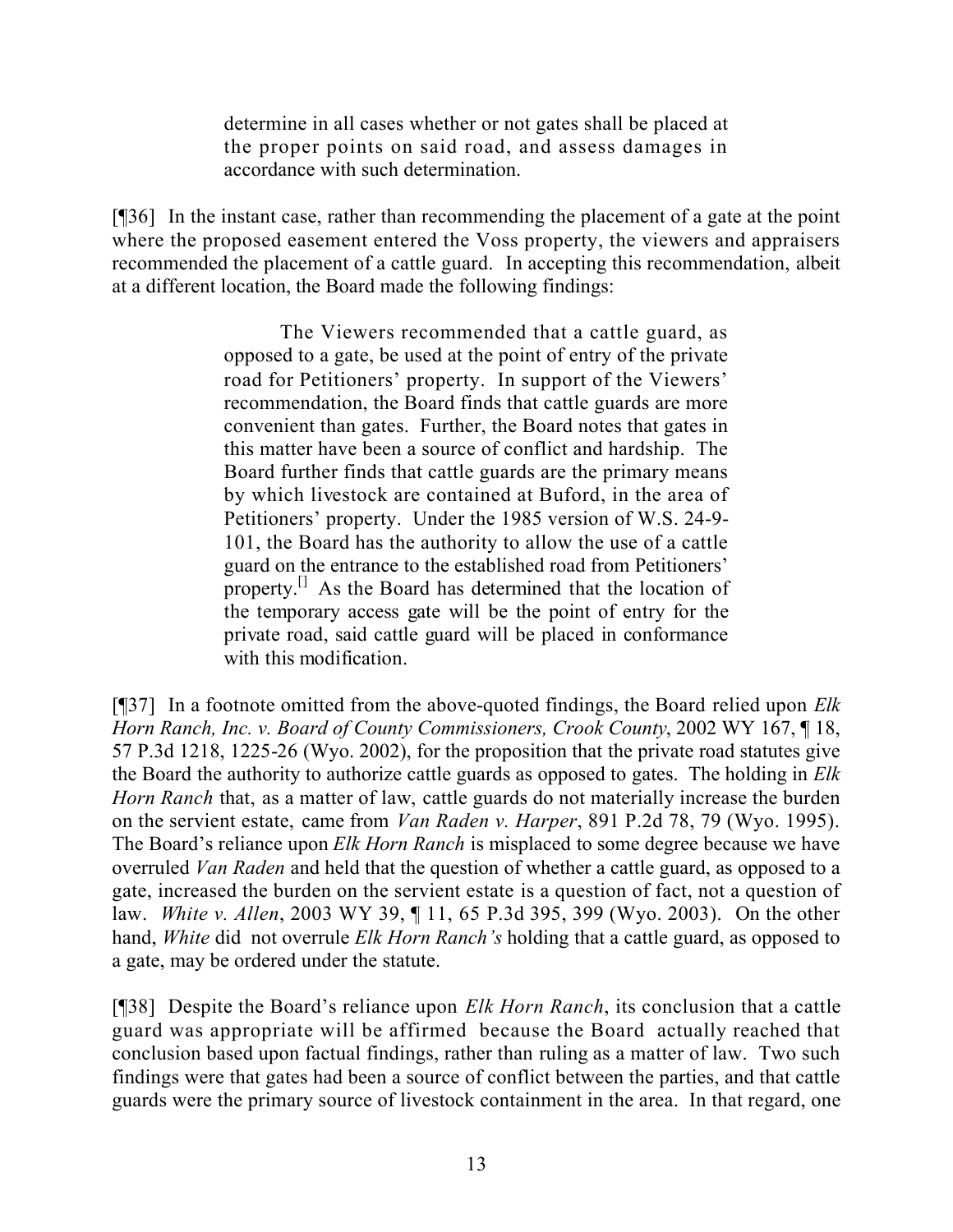of the viewers testified that there were two cattle guards on the Goodman Road in the near vicinity: one at the entrance from the county road and one on the north-south fence line west of the proposed terminus of the private road. There was sufficient evidence in the record to support the Board's factual determination.<sup>7</sup>

## *Did the Board err as a matter of law in denying the Vosses' motion for an award of costs under W.R.C.P. 68?*

[¶39] The parties agree that the Board adopted the Wyoming Rules of Civil Procedure in its Rules for Contested Cases. The rule presently at issue is W.R.C.P. 68, which reads as follows:

> At any time more than 60 days after service of the complaint and more than 30 days before the trial begins, any party may serve upon the adverse party an offer, denominated as an offer under this rule, to settle a claim for the money or property or to the effect specified in the offer, with costs then accrued. If within 10 days after the service of the offer the adverse party serves written notice that the offer is accepted, either party may then file the offer and notice of acceptance together with proof of service thereof and thereupon the court shall enter judgment. An offer not accepted shall be deemed withdrawn and evidence thereof is not admissible except in a proceeding to determine costs. *If the judgment finally obtained by the offeree is not more favorable than the offer, the offeree must pay the costs incurred after the making of the offer.* As used herein, "costs" does not include attorney's fees. The fact that an offer is made but not accepted does not preclude a subsequent offer. When the liability of one party to another has been determined by verdict or order or judgment, but the amount or extent of the liability remains to be determined by further proceedings, the party adjudged liable may make an offer of settlement under this rule, which shall have the same effect as an offer made before trial if it is served within a reasonable time not less than 10 days prior to the commencement of hearings to determine the amount or extent of liability.

(Emphasis added.)

<sup>&</sup>lt;sup>7</sup> In its present version, Wyo. Stat. Ann. § 24-9-101(h) (LexisNexis 2009), requires the viewers to "determine whether or not any gates or cattleguards shall be placed . . . ."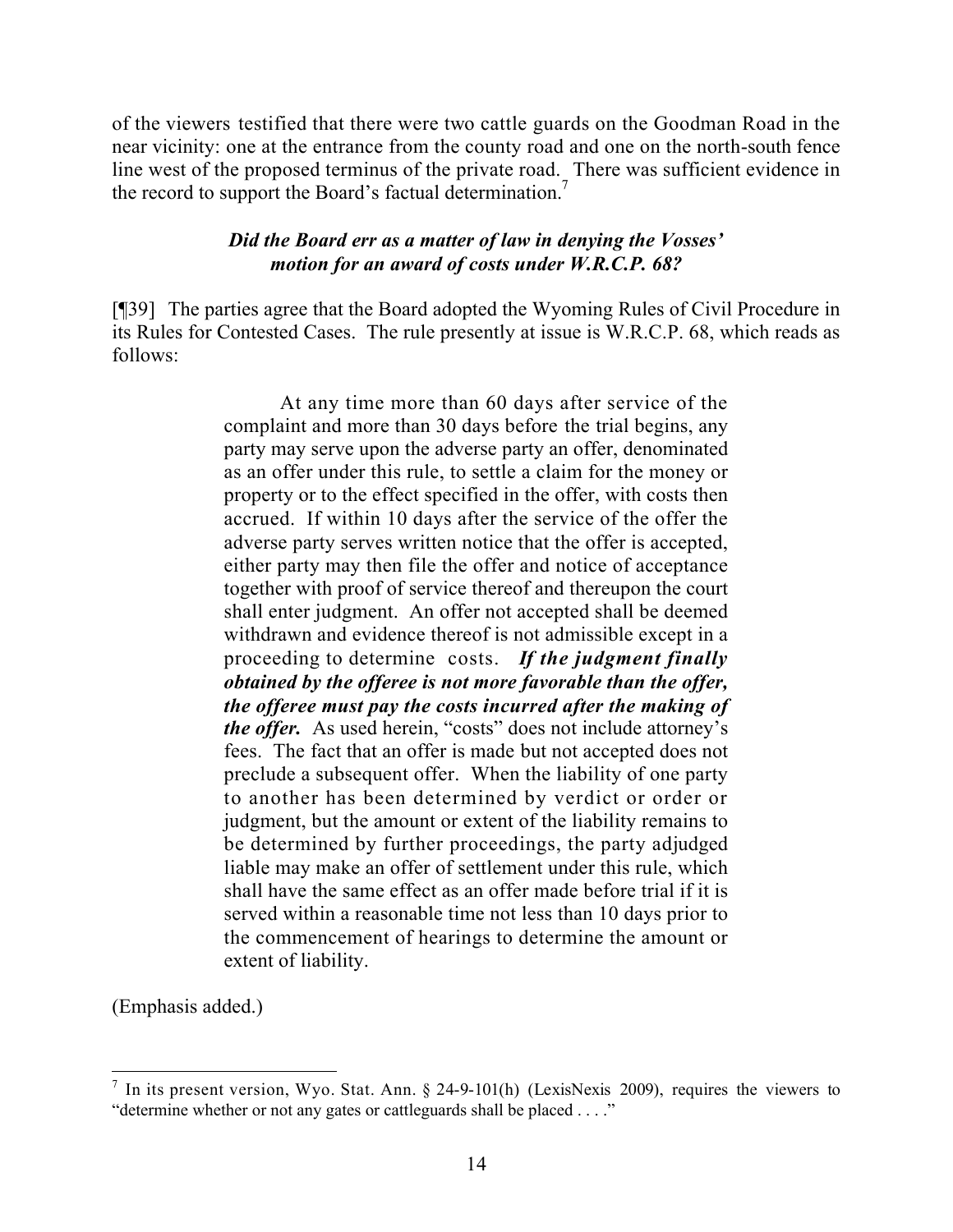[¶40] On May 4, 2006, the Vosses served upon the Stevens a Rule 68 Offer of Settlement, the terms of which were that the Vosses would pay the Stevens \$30,000.00 for an unrestricted permanent easement appurtenant on the Creek Road. That offer was not accepted. On June 20, 2006, the Vosses served upon Goodman a Rule 68 Offer of Settlement, the terms of which were that the Vosses would pay Goodman \$50,000.00 for an unrestricted permanent easement appurtenant on the Goodman Road, traversing the entire distance from the county road, through the Goodman property, through the State land, and through additional Goodman property to the northwest corner of the Voss property, with two separate access points. This offer likewise was not accepted.

[¶41] On December 29, 2009, after issuance of the Board's final order, the Vosses filed a Motion for Petitioners Costs, pursuant to W.R.C.P. 68. Goodman and the Stevens each filed responses in opposition to the motion. Without a hearing, the Board issued an Order Denying Motion for Petitioners Costs on February 25, 2010. As to Goodman, the denial was based on the fact that the Vosses had not obtained the road they sought, and had not obtained two access points, and that the \$50,000.00 offer was "clearly affixed" to the road proposed. The Board concluded that its final order was more favorable to Goodman than the W.R.C.P. 68 offer. As to the Stevens, the denial was based on the fact that the Vosses obtained nothing from the Stevens; in particular, they did not obtain an easement over the Creek Road, which was the basis of their W.R.C.P. 68 offer. On March 29, 2010, the Vosses petitioned the district court to review the Board's denial of its motion, and also moved the district court to certify the case to this Court pursuant to W.R.A.P. 12.09. The motion was granted and on April 19, 2010, the district court entered an Order of Certification to the Wyoming Supreme Court and Consolidation of Cases. We accepted certification on June 8, 2010, and this issue became our Docket No. S-10-0115.

[¶42] We briefly commented earlier herein as to the standard of review we apply in administrative agency appeals. *See supra* ¶ 3. There, we emphasized our role in determining whether the Board acted in conformance with the law. For purposes of the question now before us, we note that as to factual determinations we apply the substantial evidence test, which means reviewing the record to determine whether the agency's conclusions were "contrary to the overwhelming weight of the evidence in the record as a whole." *Dale*, 2008 WY 84, ¶ 22, 188 P.3d at 561. "The arbitrary and capricious standard remains a 'safety net' to catch agency action which prejudices a party's substantial rights or which may be contrary to the other W.A.P.A. review standards yet is not easily categorized or fit to any one particular standard." *Id.* at ¶ 23, at 561.

[¶43] The parties' positions are clear and straightforward. The Vosses argue that they obtained what they wanted from the proceedings, that they paid less than they offered in settlement, and that they were the "prevailing party" as that term is used in Wyo. Stat. Ann. § 1-14-124 (LexisNexis 2009) (costs allowed to successful plaintiffs in certain actions). The Stevens argue that the road as located does not cross their property at all, so they obtained what they wanted, and as to them, the Vosses obtained less than what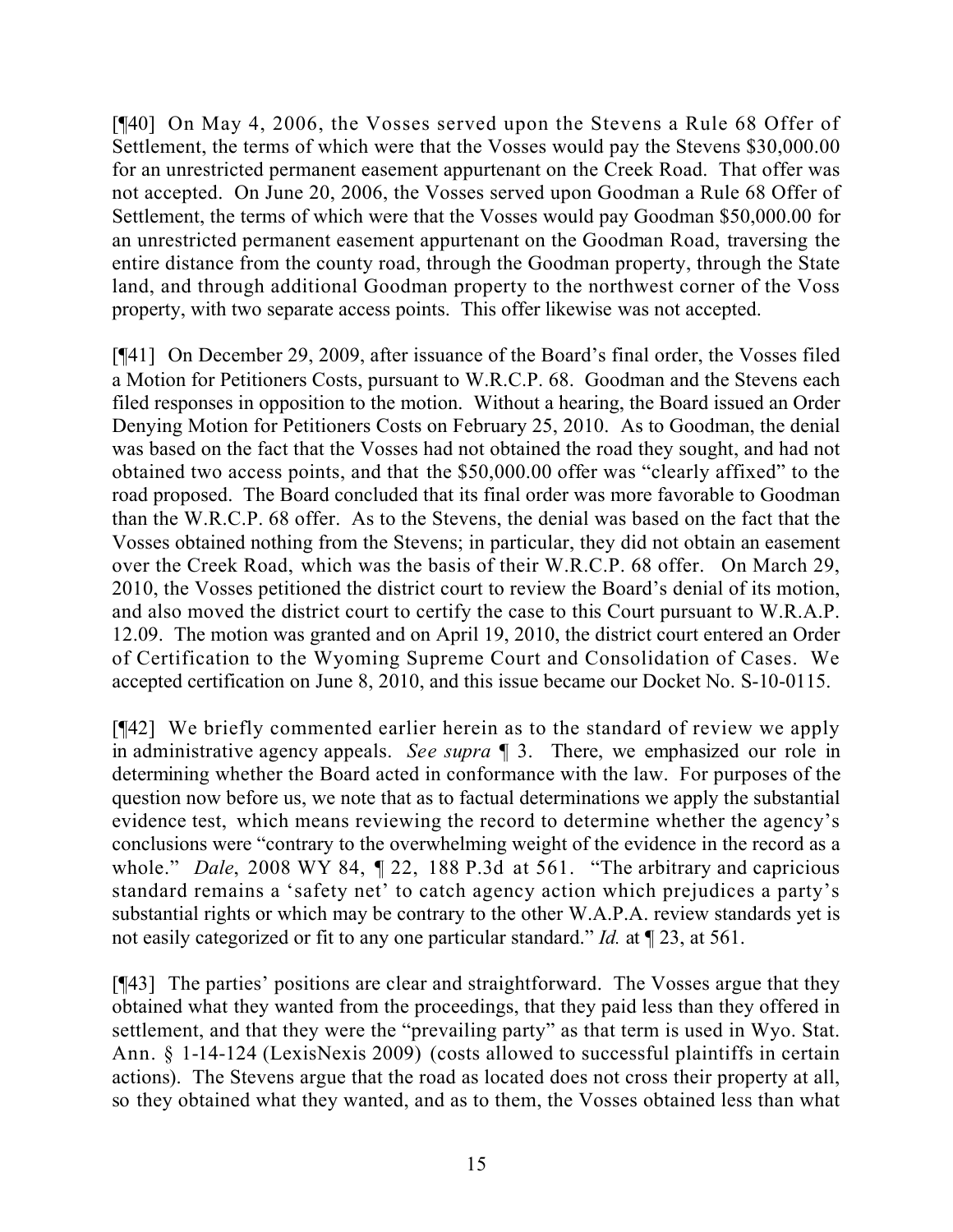they sought in their settlement offer. Goodman argues that the evidence supports the Board's determination that the final order was more favorable to Goodman than to the Vosses, that the Vosses' offer was not for a definite sum or an easily ascertainable amount, and that W.R.C.P. 68 should not even apply to statutory private road actions.

[¶44] Without determining whether or not W.R.C.P. 68 should apply in statutory private road actions, we will affirm the Board's denial of the Vosses' motion for the simple reason that, although they paid less than what they offered, they obtained less than what they sought. First, of course, they obtained nothing from the Stevens, so there is not much to argue there. As to Goodman, there is nothing in the record from which we can divine that \$50,000.00 for an easement entirely penetrating Goodman's land was a "better deal" for her than \$2,340.00 for the much more limited route that was located. Goodman fought long and hard to try to prevent the Vosses from obtaining "deep" access into her property, and she succeeded in that goal.

## **CONCLUSION**

[¶45] Goodman's petition for review was timely filed because it was filed within 30 days of the Board's order, which was an appealable order under the rules. Goodman is barred, however, from relitigating the issues of whether the Voss property is landlocked and whether the Vosses filed their private road petition in good faith, those issues having been previously decided against her below, and affirmed by this Court. The remand was for the purpose of selecting a different route; it did not start the case over from scratch.

[¶46] The Board was authorized to amend the viewers' report, but the amendment in this case violated the statutory mandate that the road be located so as to do the least possible damage to the land over which it is located. The viewers recognized that ending the easement at the northeast corner of the Voss property did the least possible damage to Goodman's property, and they reported accordingly. The extension of the road by the Board deeper into Goodman's property created additional damage to the Goodman property, solely as a convenience to the Vosses.

[¶47] The Board did not err as a matter of law in allowing the Vosses to install a cattle guard where the easement entered their property because this Court's precedent has established that, if sufficient facts are proven, a cattle guard rather than a gate may be installed under the private road statute. And finally, the Board did not err as a matter of law or fact in denying the Vosses' motion for an award of costs. It is not at all clear from the record that the eventual result of the proceedings put the Vosses in a better position, or Goodman in a worse position, than what was offered.

[¶48] Affirmed in part and reversed in part and remanded to the district court for further remand to the Board for entry of an order consistent herewith. That remand shall include a recomputation of damages based upon the decreased amount of property allowed to be taken under this opinion.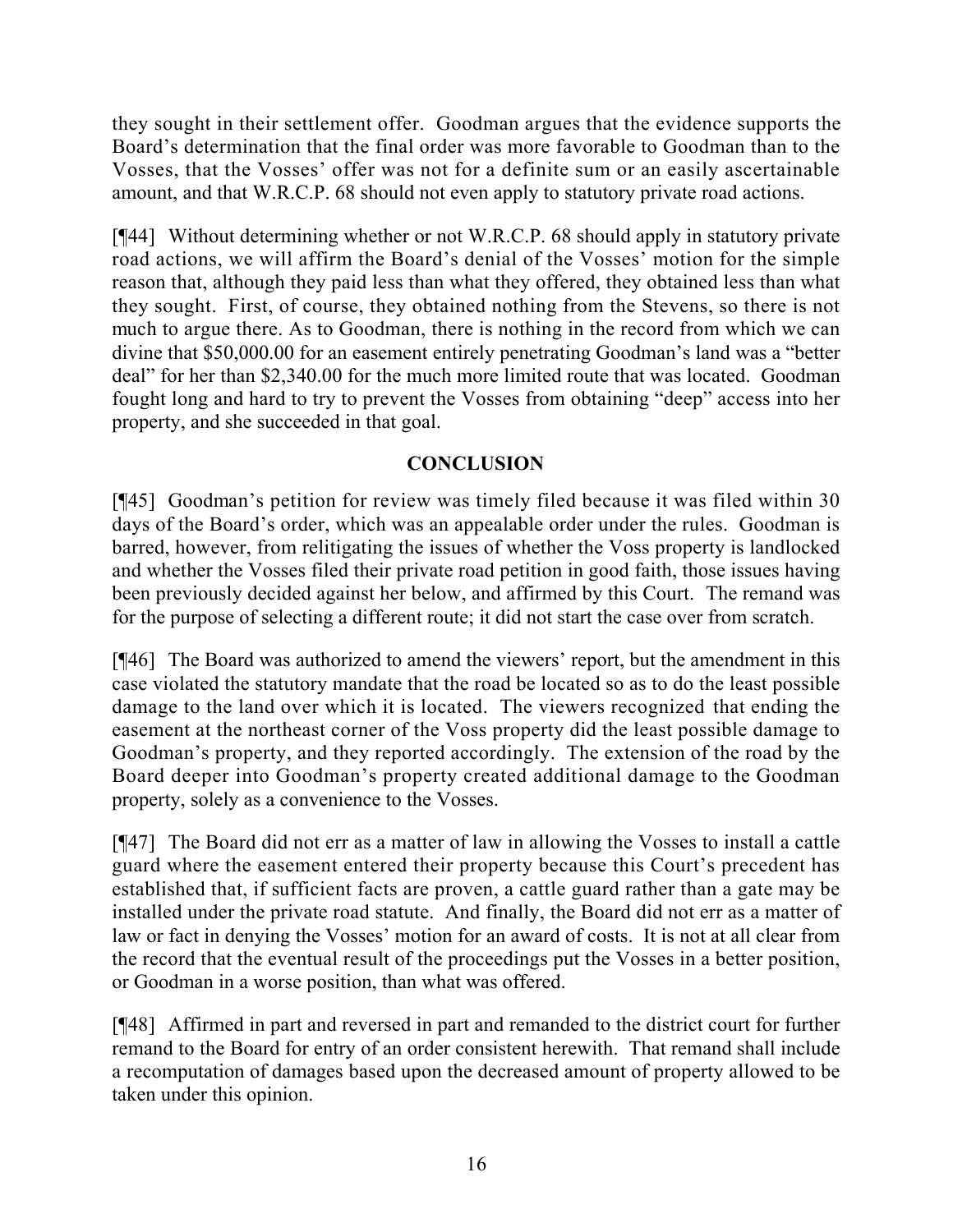## **HILL, J.** dissenting.

[¶49] I believe that the Board's decision should be reversed because the Vosses are not landlocked; consequently, I respectfully dissent from the majority decision. Ms. Goodman should not be collaterally estopped from litigating the issue of whether the BLM road is a public road, and accordingly, whether the Vosses are landlocked. She had no opportunity or reason to litigate the public nature of the BLM road in the first action because the Vosses were seeking a private road along the Creek Road, which only affected the Stevens property. Once the Vosses changed their chosen route to one over the Goodman property, Ms. Goodman was entitled to freely litigate all relevant issues, including whether the Vosses were actually landlocked and, as part of that argument, the public nature of the BLM road.

[¶50] The private road statute, Wyo. Stat. Ann. § 24-9-101 (Lexis 1999), allows a taking of private property. Section 24-9-101 states:

> Any person whose land **has no outlet to, nor connection with a public road**, may apply in writing to the board of county commissioners of his county for a private road leading from his premises to some convenient public road. [Emphasis added.]

In order to pass constitutional muster, the private road must be necessary in the sense that the petitioner must be landlocked. *Reidy v. Stratton Sheep Co.*, 2006 WY 69, ¶ 11, 135 P.3d 598, 604 (Wyo. 2006).

[¶51] The route initially chosen by the viewers and appraisers was a modified version of the Highway-BLM road. The chosen route included access over the BLM road, pursuant to a thirty-year license; the Stevens property, pursuant to an easement which limited access to a single land owner and would not provide access if the Voss property were divided; the Goodman property, pursuant to an unrestricted easement; and a bump out on the Goodman property to avoid property belonging to a landowner who was not included as a party in the private road action.<sup>8</sup> The only part of the modified Highway-BLM road that was not an existing road was the "bump out." *Voss v. Albany County Commissioners,* 2003 WY 94, ¶¶ 3, 4, 7, 74 P.3d 714, 716-18 (Wyo. 2003) *(Voss I)*.

[¶52] The district court reversed, "ruling that the Highway-BLM road did not provide the Vosses adequate legal access to their land because the BLM Right-of-Way Grant does not provide legally enforceable permanent access." *Voss I*, ¶ 8, 74 P.3d at 718. On appeal to this Court in *Voss I*, we agreed with the district court that the BLM Right–of-Way which had a thirty-year limit and was assignable only with approval of the BLM did

 <sup>8</sup> Ms. Goodman has since conveyed her property along the Highway-BLM route to the Stevens.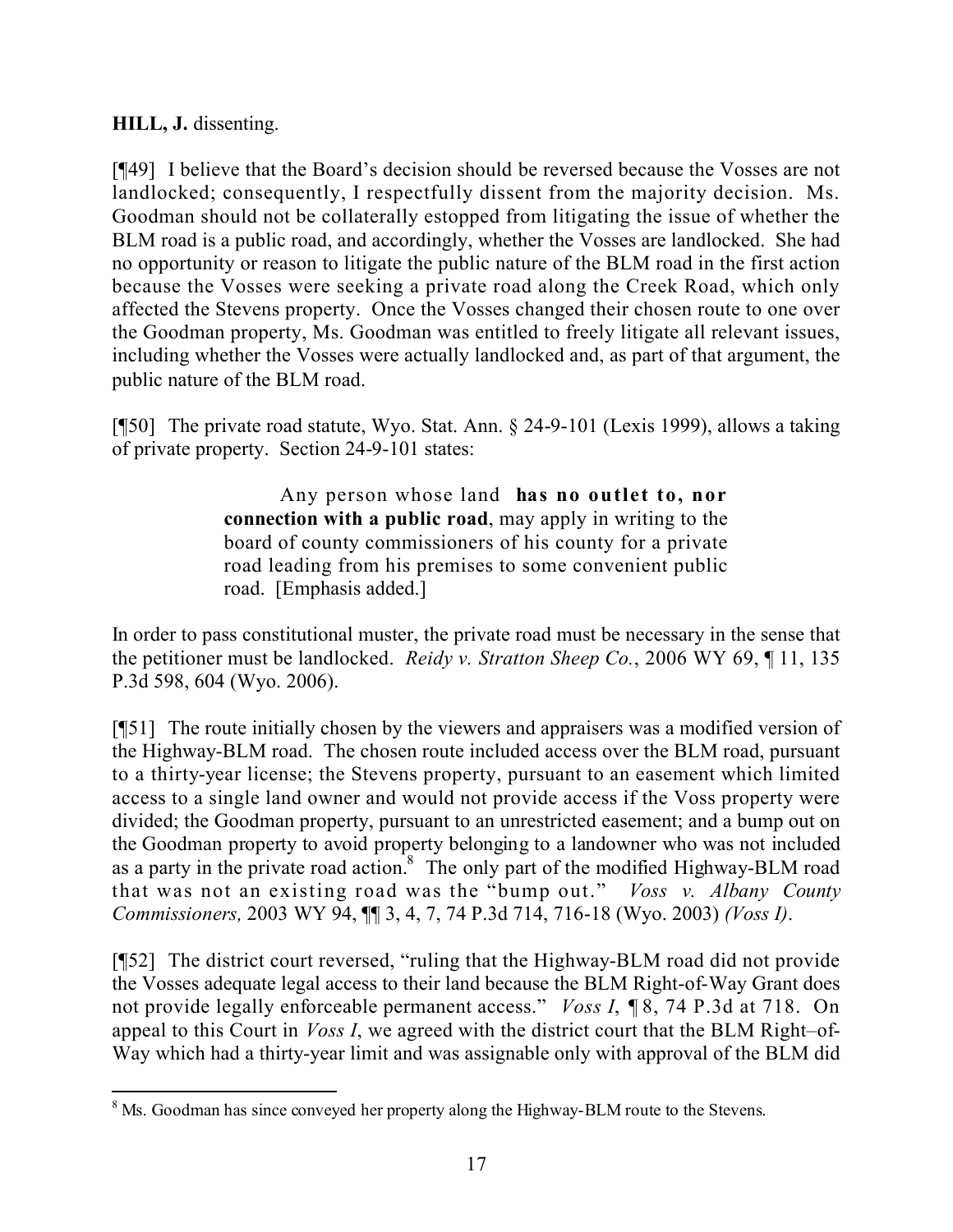not " 'constitute an outlet or connection within the purview of the statute.' " *Voss I*, ¶ 13, 74 P.3d at 719, quoting *Reaves v. Riley,* 782 P.2d 1136, 1137 (Wyo. 1989). We also ruled that, because the Stevens easement was restricted, it did not provide the appurtenant access contemplated by the statute. *Id.*, ¶ 31, 74 P.3d at 723.

[¶53] On remand, the Stevens recorded a right-of-way easement in favor of the public across their land along the modified Highway-BLM route originally chosen by the viewers. The respondents then filed a motion to dismiss the Voss petition for a private road on the basis that the Vosses were no longer landlocked. As part of their argument, the respondents asserted that the BLM road was actually a public road. They cited to our ruling in *Reidy* as confirming that the issue of whether the BLM road was public was not decided in *Voss I*. In response, the Vosses stated that the issue of whether they were landlocked was decided in *Voss I* and, under the preclusion doctrines of res judicata, collateral estoppel and law of the case, could not be reopened.

[¶54] The Board of County Commissioners ruled on the respondents' motion to dismiss as follows:

> The Board FINDS that the decision of [*Voss I*] is the "law of the case," affirming the determination by implication of this Board that Petitioners established the necessity of a private road, and that they are "any person whose land has no outlet to, nor connection with a public road" under Wyo. Stat. Ann. § 24-9-101 (Lexis 1999). The Board is bound by *res judicata* to its findings as affirmed by the Supreme Court.

> The Board further FINDS that Respondents' position in their Motion to Dismiss that the BLM road is a "public road" is not a relevant inquiry in view of the underlying basis of the decision in *Voss I.* In their cross-appeal in *Voss I,*  Respondents stated their issues as:

- 1. Does BLM land containing no restrictions on use by motor vehicle constitute a public road such that it is not a factor in determining whether a land owner's property is landlocked under W.S. § 24-9-101?
- 2. If crossing BLM land is a factor, does a right of way grant issued by the BLM pursuant to the *Federal Land Policy and Management Act* . . . which is for a term of 30 years and renewable,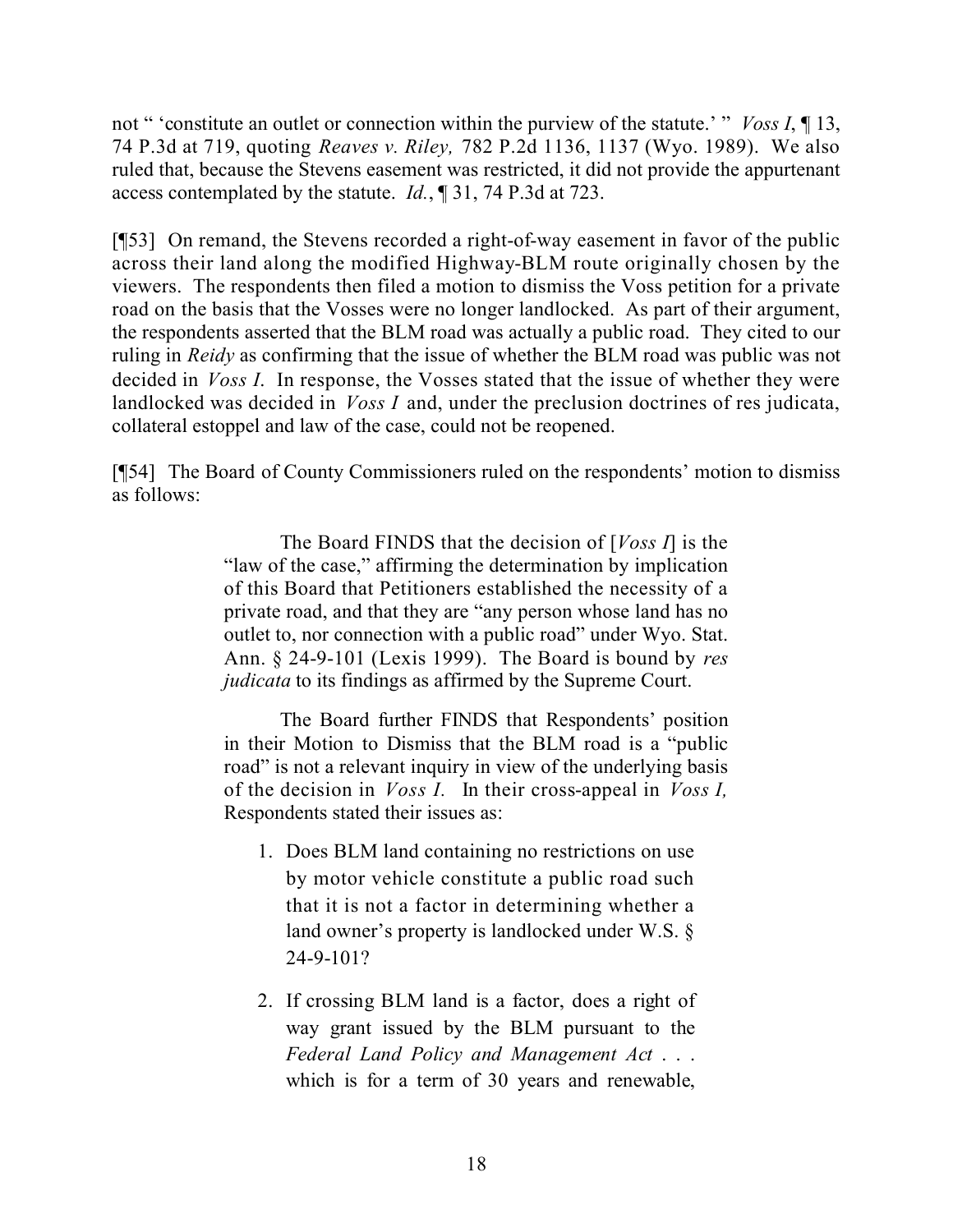constitute an "outlet to, or connection with a public road" under W.S. § 24-9-101?

The Supreme Court affirmed the decision of the District Court that the Highway-BLM road did not provide the Vosses adequate legal access to their land because the BLM right of way does not provide legally enforceable permanent access. The Supreme Court found that the BLM grant to Voss of a duration of 30 years, although renewable, the renewal was not guaranteed. The permit was found to be personal to Vosses and did not pass automatically upon conveyance of the property. The Court found that since the BLM road does not constitute an outlet or connection within the purview of W.S. § 24-9-101, and the BLM is not subject to the Board's jurisdiction, the Petitioners' application is remanded to the Board for reconsideration in a manner consistent with its decision. Although the *Voss* case was distinguished in *Reidy v. Stratton Sheep Company,* it was not reversed or modified and remains as precedent in these proceedings.

The Board ORDERS that *Respondents' Motion to Dismiss Petition for Private Road* be and the same is hereby denied. [Record citations omitted.]

[¶55] The majority decision accepts the collateral estoppel rationale employed by the Board. Collateral estoppel applies when there has been a final adjudication on the merits and the same issue is raised in a subsequent action between the same parties. Two of the requirements for application of collateral estoppel are: the prior adjudication resulted in a judgment on the merits, and the party against whom collateral estoppel is asserted was given a full and fair opportunity to litigate the issue in the prior proceeding. *Erwin v. State, Dep't of Family Services*, 2010 WY 117, ¶ 10, 237 P.3d 409, 412-13 (Wyo. 2010). *Voss I* and the case before us involve the **same action**. There had been no final judgment on the merits when *Voss I* was remanded. In addition, Ms. Goodman did not have a full and fair opportunity to litigate the public nature of the BLM road. The Vosses were not seeking a private road across Goodman property in *Voss I.* They were seeking to condemn the Creek Road across Stevens. Thus, Ms. Goodman had no interest in proving the Vosses were not landlocked or that the BLM road was public. Because she did not have a full and fair opportunity to litigate those issues, Ms. Goodman's arguments should not be barred by collateral estoppel.

[¶56] In an alternative ruling, the majority concludes that Ms. Goodman is precluded from litigating those issues by the law of the case doctrine.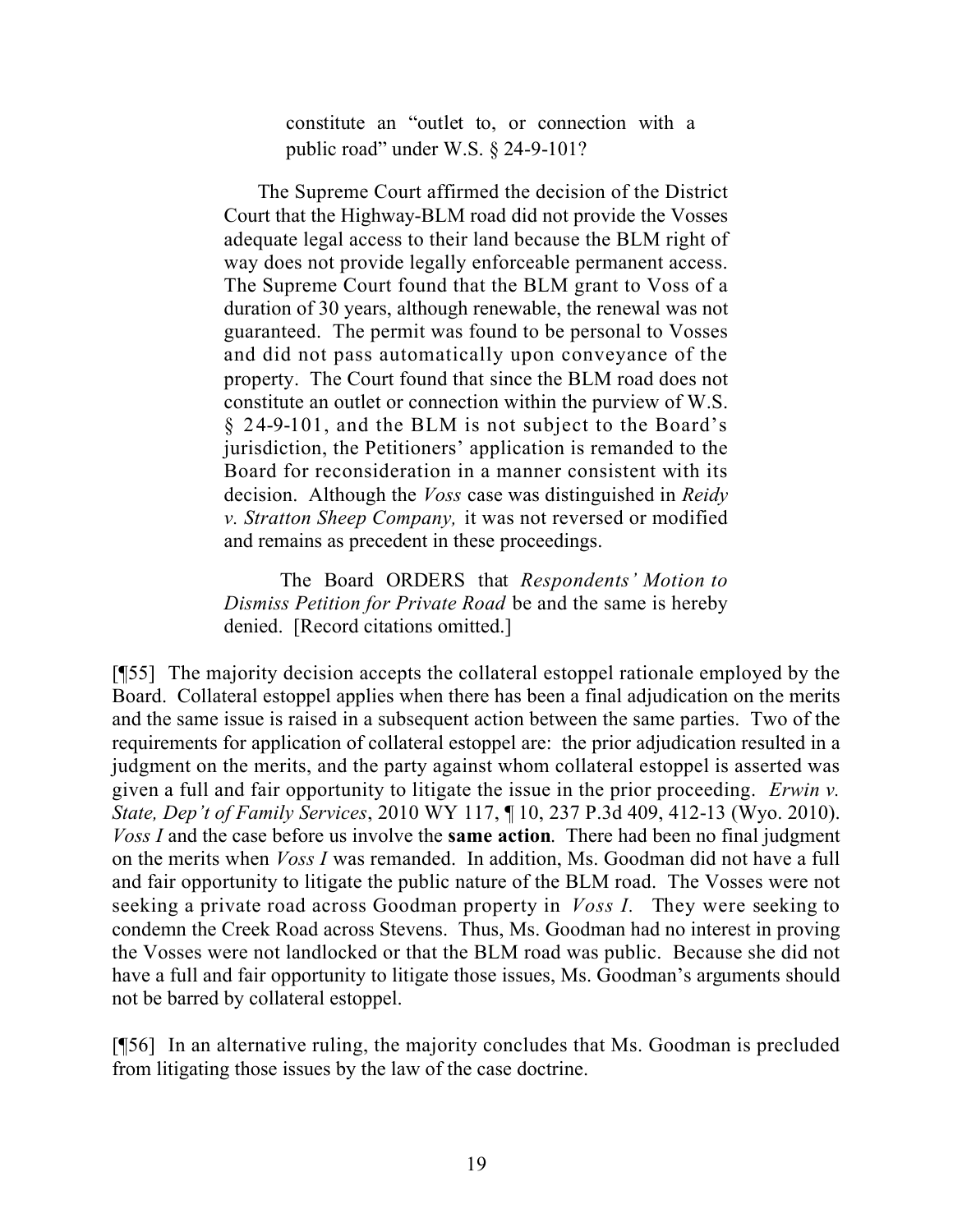Under the law of the case doctrine, a court's decision on an issue of law at one stage of a proceeding is binding in successive stages of the litigation. *Triton Coal Co. v. Husman, Inc.,* 846 P.2d 664, 667 (Wyo. 1993), citing 1B James W. Moore, Jo Esha Lucas & Thomas S. Currier, *Moore's Federal Practice*, ¶ 0.404[1] (2d ed. 1983). Ordinarily, the law of the case doctrine requires a trial court to adhere to its own prior rulings, the rulings of an appellate court, or another judge's rulings in the case or a closely related case. *Id.* at 667-68. The law of the case doctrine is a discretionary rule which does not constitute a limitation on the court's power but merely "expresses the practice of courts generally to refuse to reopen what has been decided." *Brown v. State,* 953 P.2d 1170, 1174 (Wyo. 1998).

*Boykin v. Parkhurst (In re Parkhurst)*, 2010 WY 155, ¶ 15, 243 P.3d 961, 966 (Wyo. 2010), quoting *Lieberman v. Mossbrook,* 2009 WY 65, ¶¶ 28-29, 208 P.3d 1296, 1305-06 (Wyo. 2009).

[¶57] There are exceptions to application of the law of the case doctrine:

One of those exceptions applies when the evidence in a subsequent trial is substantially different from that presented in the earlier proceeding. *Id.* Additionally, the law of the case doctrine applies only to issues actually decided, not to issues left open. 18B Charles Alan Wright, Arthur R. Miller, Edward H. Cooper, *Federal Practice and Procedure: Jurisdiction* § 4478 (2d ed. 2002).

*Boykin,* ¶ 15, 243 P.3d at 966. See also, *Wessel v. City of Albuquerque*, 463 F.3d 1138,  $1144$  ( $10^{th}$  Cir. 2006).

[¶58] Both of these exceptions apply here. The facts, including the existence of the public easement granted by Stevens, have changed since the first proceeding, and as we stated in *Reidy,* ¶ 23, 135 P.3d at 607, the issue of whether the BLM road was public was not actually decided in *Voss I*. As such, the law of the case doctrine does not prohibit consideration of the nature of the BLM road and whether, on the facts as they now exist, the Vosses are landlocked. Moreover, the law of the case doctrine is discretionary. I think it is appropriate and, in fact, imperative to allow the respondents to argue that the legal status of the route initially chosen by the viewers had changed since *Voss I*, such that the Vosses have legally enforceable access and are not landlocked under the statute.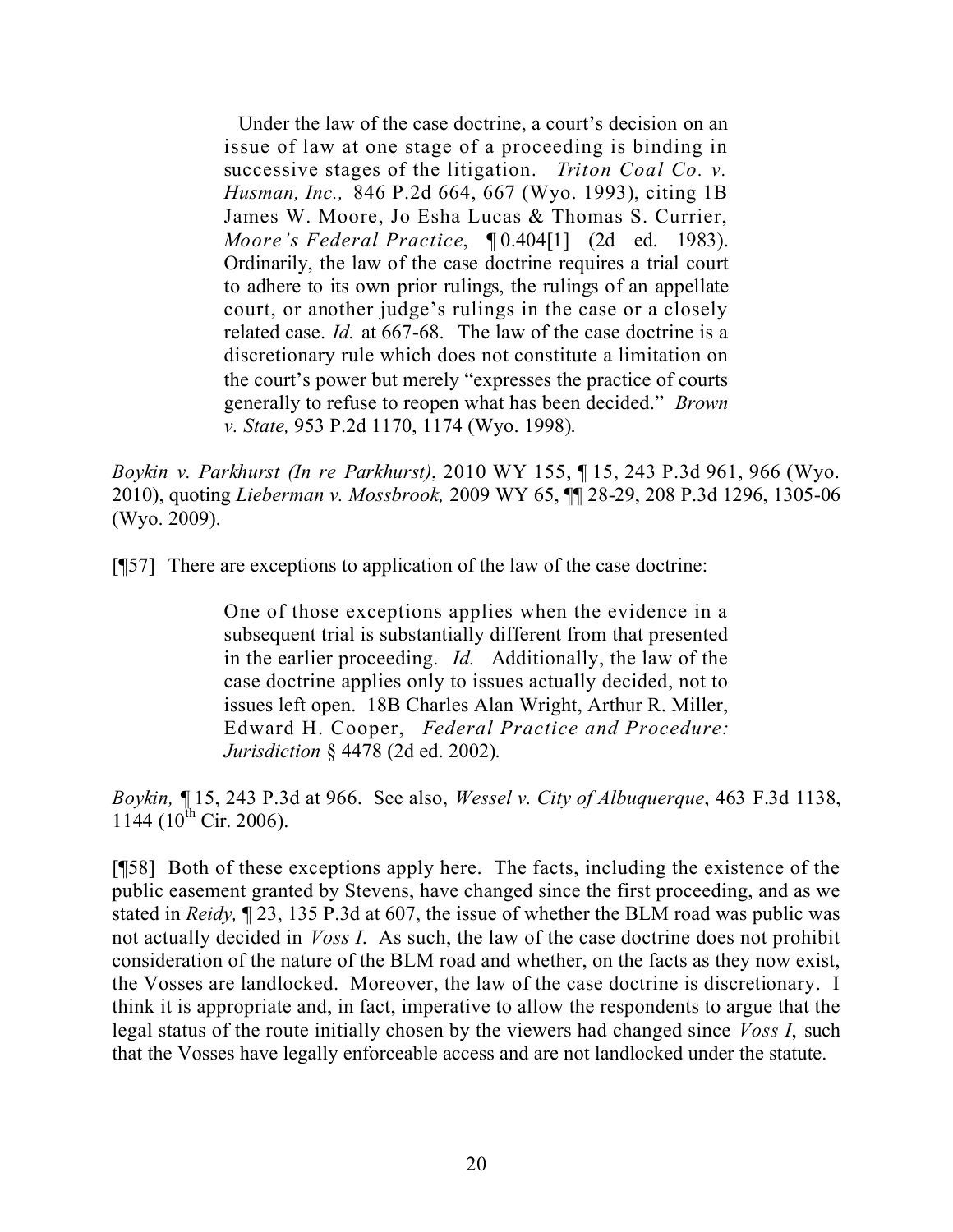[¶59] I can certainly appreciate the Board's and the majority's efforts to reach a final resolution in this case, particularly in light of the fact that this matter has been dragging on since 1999. However, if the Vosses are not landlocked, then there is no necessity and, consequently, no constitutional basis to allow a taking of the Goodman property. See, *Reidy,* ¶ 11, 135 P.3d at 604; Wyo. Const. art. I, § 32. By refusing to allow the respondents to argue that the Vosses were no longer landlocked, the Board and this Court have turned a blind eye and ignored the reality of the situation.

 $[\![\mathcal{F}(60)]\!]$  Once the procedural hurdle is crossed, the Court must consider the merits – whether the record supports a finding that the Vosses are landlocked and, as part of that analysis, whether the BLM road is public in nature. The evidence is clear that the BLM road is open to the public. In many ways, it is similar to the Forest Service Road considered in *Reidy.* In addition, the evidence established that the Vosses and their predecessors have used the road to access their property for many years. In fact, that is the precise route (with the exception of the bump out) the Vosses used during the pendency of this very long action. Thus, I would conclude that the BLM road is public in nature and it, together with the public easement given by the Stevens, provides legally enforceable access to the Vosses. They simply are not landlocked.

[¶61] The Board concluded that, even if it could consider the Highway-BLM road, it would rule that the Vosses were landlocked because that road is "unreasonable, inconvenient, illogical, uneconomic and unproductive." That conclusion is incredible considering that the Board is discussing the exact same road initially chosen by the viewers and confirmed by it after the first hearing. How the exact same route changed from being the one chosen by the Board to one that is unreasonable, inconvenient, illogical, etc. is hard to fathom.

[¶62] The vast majority of the Board's findings about the inconvenience of the Highway-BLM road pertain to attributes of the Vosses property. The primary concern is the steepness of the road grade on the Vosses property, which can make traveling problematic, particularly in winter. We considered a similar argument in *Reidy* when Stratton Sheep claimed that it was entitled to a private road across the Reidy property because it was difficult to access the corrals in the southern part of its property from the north where the Forest Service road entered its property. We declined to address whether § 24-9-101 allows establishment of a private road "to remedy access difficulties related to barriers **within** the applicant's land" because the evidence did not establish the costs of constructing a road within the tract or that such road construction would be unusually difficult. *Reidy*, ¶ 38, 135 P.3d at 611 (emphasis in original). In this case, the evidence established that the road within the Voss property could be made more convenient with a relatively small expenditure of the funds. Ms. Goodman made similar improvements to her road, which is why the Vosses wanted to use it to access their property. So, even if